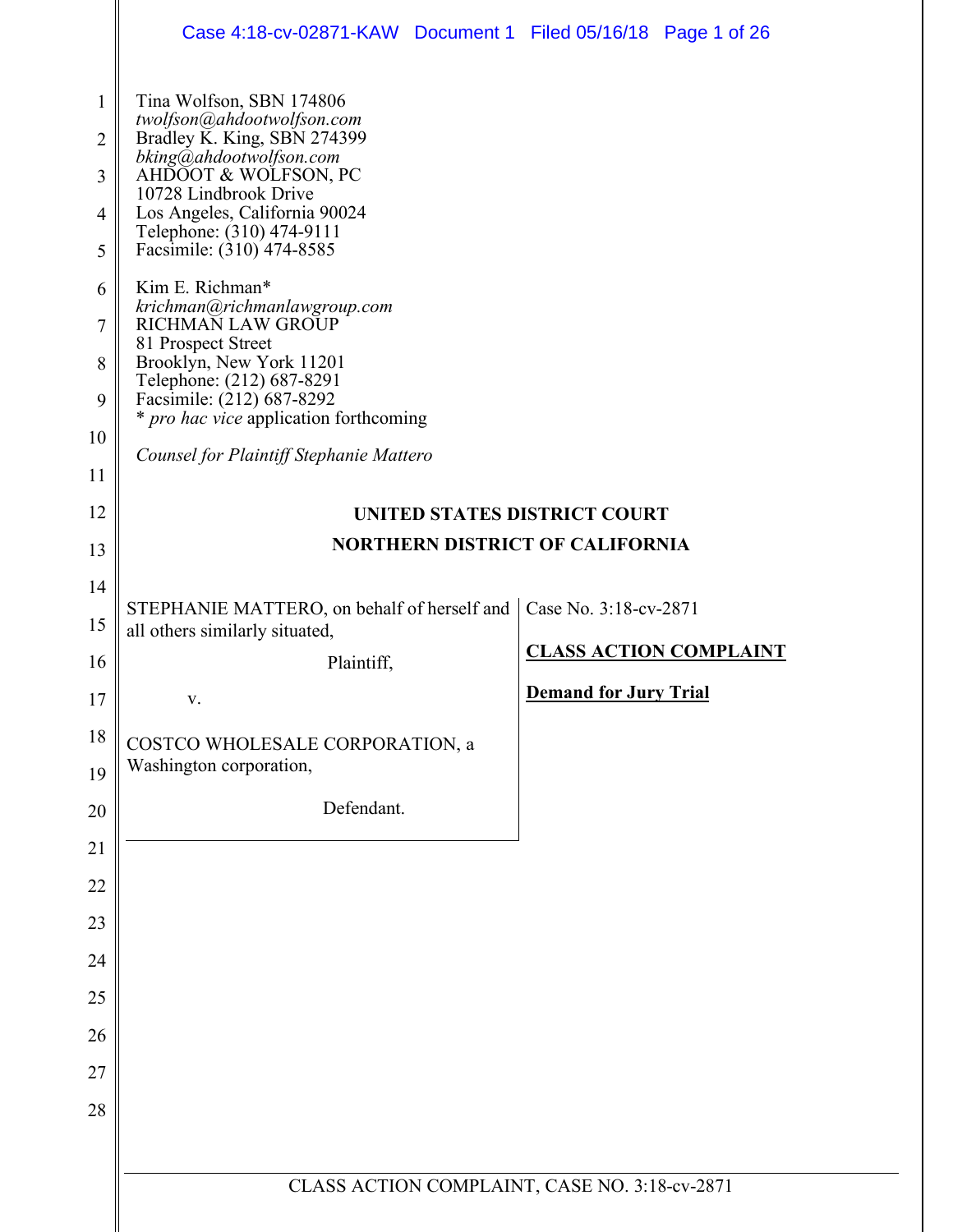## Case 4:18-cv-02871-KAW Document 1 Filed 05/16/18 Page 2 of 26

1 2 3 Plaintiff Stephanie Mattero ("Plaintiff"), acting on behalf of herself and all others similarly situated, brings this action for damages and equitable relief against Defendant Costco Wholesale Corporation ("Costco"):

**NATURE OF THE CASE**

5 6 7 8 1. This is a proposed class action brought by Plaintiff, on behalf of a class of similarly situated individuals, against Costco seeking redress for Costco's unjust, unfair, and deceptive practices in misrepresenting the environmental benefits of the Products in violation of California and common law.

9 10 11 12 2. In recent years, consumers have become significantly more aware of and sensitive to the toxicity and impact of household products on the environment. Consumers seek, and will pay a premium for, products that are safe and responsibly made, including products that will not negatively affect the environment.

13 14 3. As a result, demand has increased for "green" products that are naturally derived, environmentally sound, and non-toxic.

15 16 17 18 19 20 21 4. Costco packages, markets, distributes, and offers for retail sale a line of "environmentally responsible" cleaners under its private-label "Kirkland Signature" line. Costco sells these Products at its hundreds of "members only" stores throughout the United States. The Products are also available, to a lesser extent, in retail stores outside of Costco, as well as through online retailers like Amazon. The Products at issue are Kirkland Signature Premium Liquid Dish Soap ("Signature Dish Soap") and the Kirkland Signature Premium Laundry Detergent ("Signature Laundry Detergent") (collectively, the "Products"). $<sup>1</sup>$ </sup>

22 23 5. Costco labels the Products as "environmentally responsible," alongside numerous additional representations and imagery touting the purported "green" properties of the Products.

24 25 26 6. The Products' "environmentally responsible" labels are accompanied by claims that the Products are made from "naturally derived ingredients," are "Recognized for Safer Chemistry," are "safer for the planet," and made according to a "biodegradable formula."

27

-

<sup>28</sup>  <sup>1</sup> Discovery may reveal that additional products are similarly misrepresented, and Plaintiff reserves the right to add them to the definition of "Products."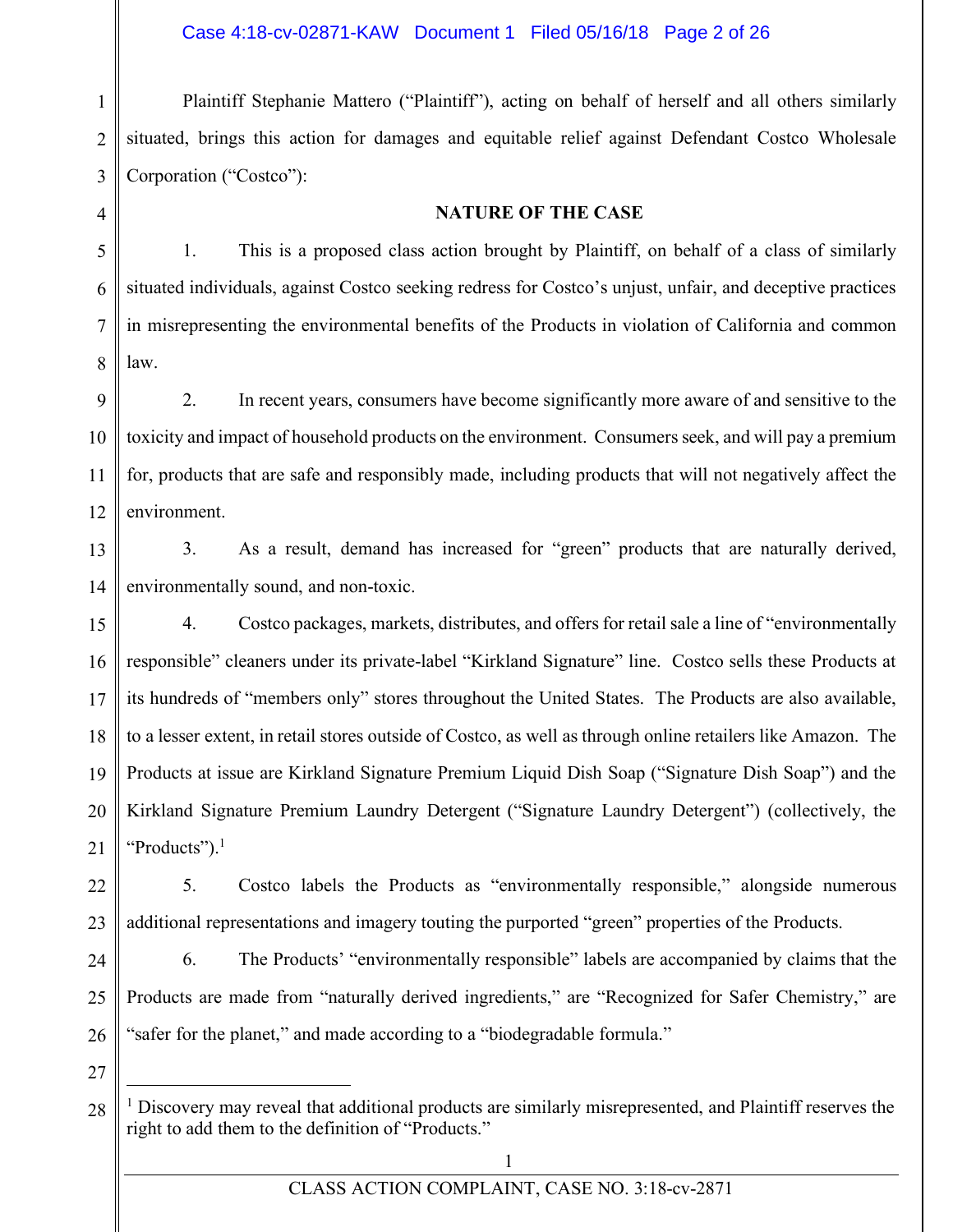## Case 4:18-cv-02871-KAW Document 1 Filed 05/16/18 Page 3 of 26

1 2 3 7. Additionally, Costco fills the Products' labels with imagery—such as icons resembling recycling symbols, water drops, and leaves, and a central image of a leaf floating in pristine water—that is highly suggestive of "green," environmentally responsible products.

4

5

6

7

8. Thus, Costco's representation that the Products are "environmentally responsible" especially when viewed in the context of the additional representations and suggestive label imagery creates an impression that the Products are natural, safer, and environmentally sound alternatives to traditional dish soaps and detergents.

8 9 9. Unfortunately for consumers, this impression is not accurate. As detailed herein, the Products are not "environmentally responsible" as advertised on the Products' labels.

10 11 12 13 10. In fact, the Products contain unnatural, harmful, and toxic chemical ingredients, including sodium hydroxide, sodium lauryl sulfate ("SLS"), lauramine oxide, and methylisothiazolinone ("MI"). Reasonable consumers do not expect such ingredients to be in products labeled "environmentally responsible."2

14 15 16 11. Consumers lack the ability to test or independently ascertain the accuracy of a cleaning product label, especially at the point of sale. Reasonable consumers must and do rely on the company to honestly report the nature of a product's characteristics or ingredients.

17 18 12. Costco intends for consumers to rely upon their dish soap and laundry detergent product label representations, and reasonable consumers do in fact so rely.

19 20 21 13. As a result of its "environmentally responsible" misrepresentations, Costco was able to sell the Products to potentially hundreds of thousands of consumers throughout the United States and to realize sizeable profits.

22 23 14. Costco's misrepresentations and omissions violate state and federal law as detailed more fully below.

- 24
- 25

-

26 27 28 2 The Products also contain methylchloroisothiazolinone ("MCI") and benzisothiazolinone ("BIT"). These preservatives, along with MI, are associated with contact allergic reactions and other sensitizations among a significant proportion of the population. The presence of these contact allergens belie Costco's label representation that the Products are "mild on skin" and "gentle on skin," further

evidencing the misleading nature of the Products' labels.

 $\mathcal{D}_{\mathcal{L}}$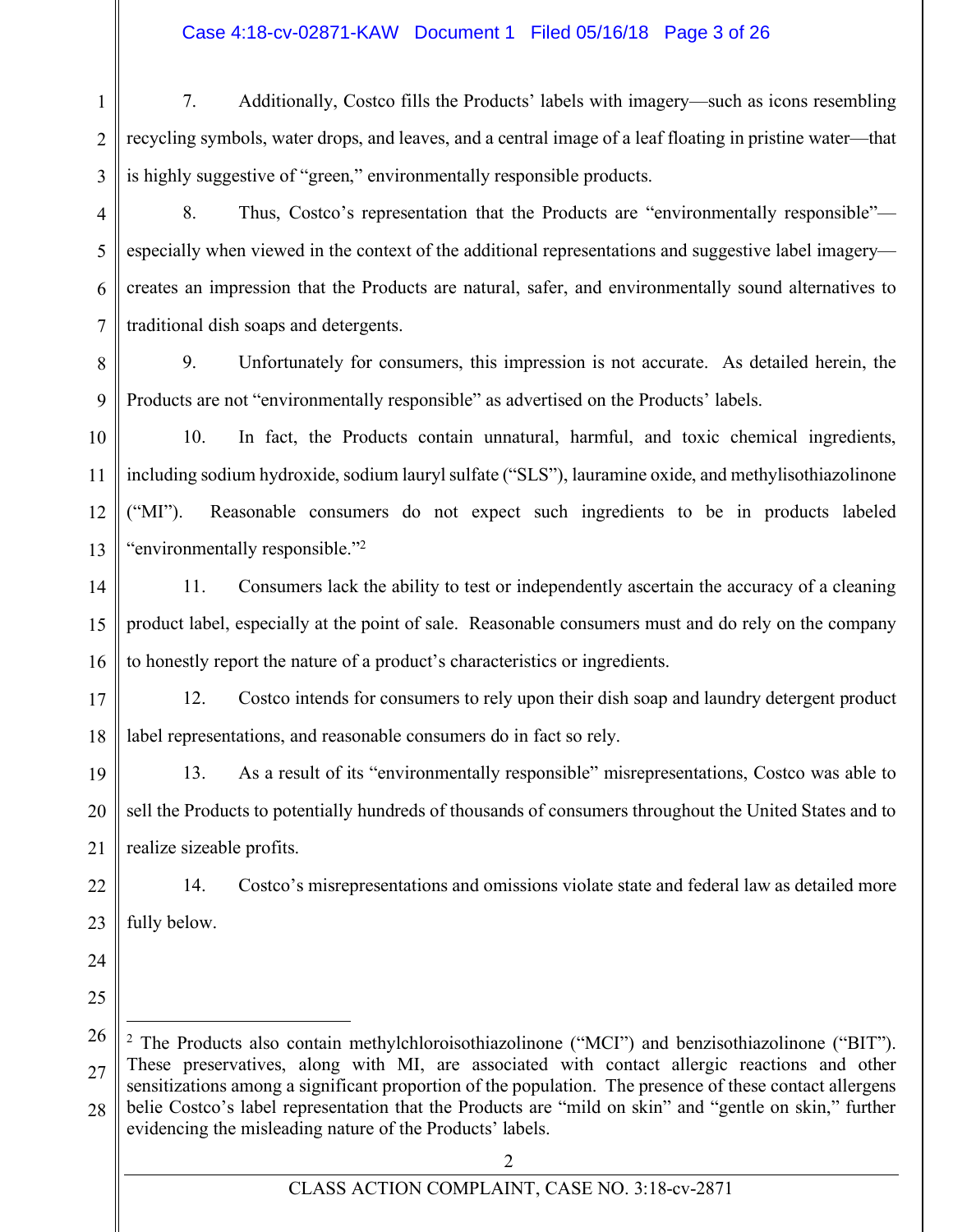#### Case 4:18-cv-02871-KAW Document 1 Filed 05/16/18 Page 4 of 26

1 2 3 4 5 15. By deceiving consumers about the nature, quality, and/or ingredients of the Products as detailed herein, Costco was and is able to sell, or sell more of, or charge more for, the Products than it would be able to do if the Products were accurately labeled. Costco was also motivated to mislead consumers to take away market share from competing products, thereby increasing its own sales and profits.

16. Plaintiff brings this action to stop Costco's misleading practices.

#### **PARTIES**

8 9 17. Plaintiff is an individual consumer who, at all times material hereto, was a citizen of San Francisco County, California.

10 11 12 18. In December of 2015, Plaintiff purchased Kirkland Signature Environmentally Responsible Ultra Liquid Dish Soap (Costco Item Number 295861) from a Costco outlet located in San Francisco, California.

13 14 19. Plaintiff viewed and relied upon Costco's "environmentally responsible" representations when purchasing the Products.

15 16 17 20. Viewing the "environmentally responsible" representation in the context of the additional representations and imagery on the label, Plaintiff understood "environmentally responsible" to mean that the Products offered a natural, safer, and environmentally sound alternative to traditional soaps.

18 19 21. If Costco's misleading conduct were remedied, *i.e.,* if the Products were altered to conform to the representations on the labels, Plaintiff would consider purchasing the Products again.

20 21 22. Defendant is a Washington corporation with its principal place of business located at 999 Lake Drive, Issaquah, Washington 98027.

22 23 24 25 26 27 23. Costco markets and distributes the challenged Products throughout California, Washington, and the United States. The challenged Products are manufactured by The Sun Product Corporation ("Sun"), a Delaware corporation with its principal place of business in Wilton, Connecticut. Sun manufacturers, *inter alia*, "green" cleaners and detergents, which it manufacturers under Costco's directions and to Costco's specifications for ultimate sale under Costco's "Kirkland Signature" private label line of products.

28

6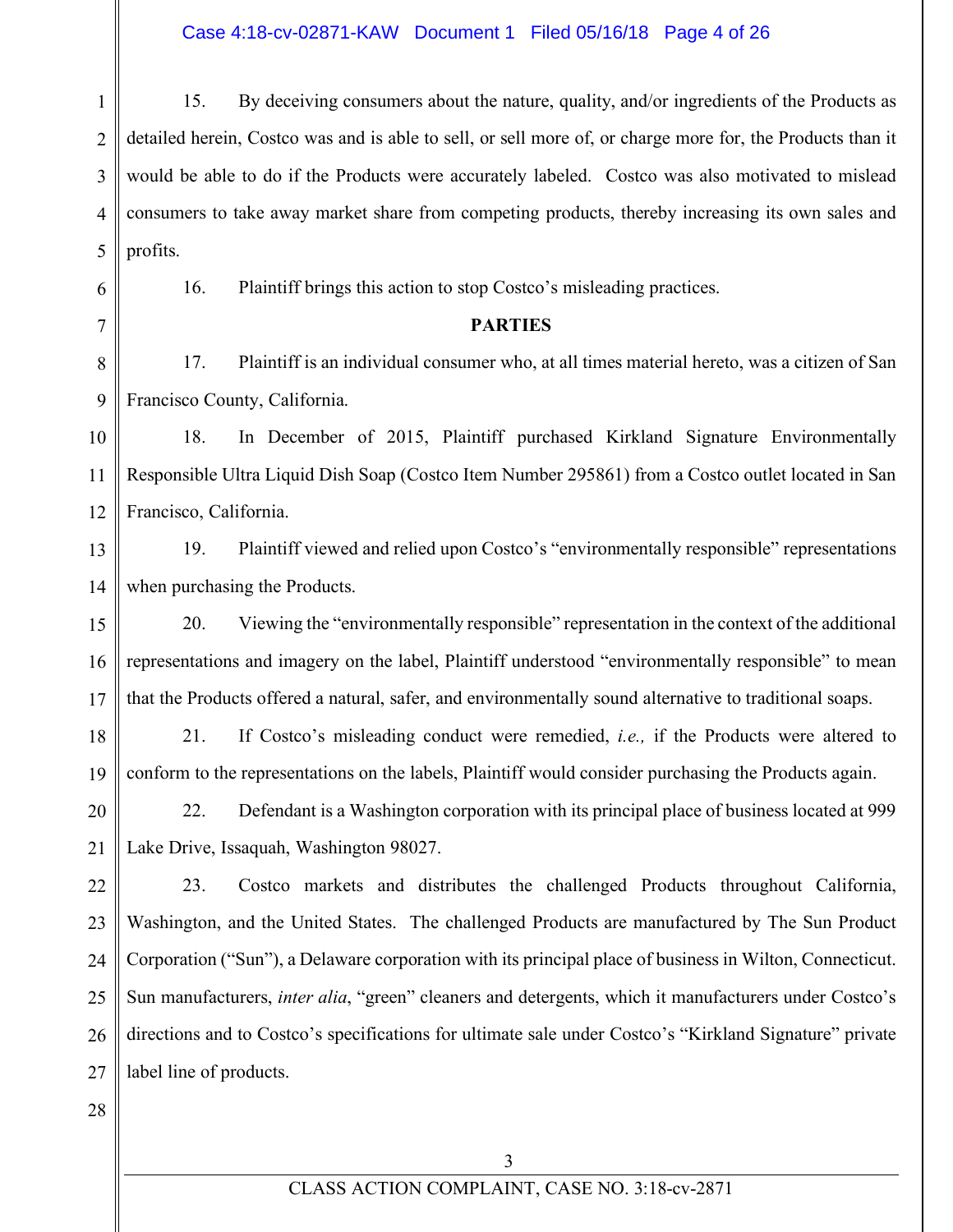## Case 4:18-cv-02871-KAW Document 1 Filed 05/16/18 Page 5 of 26

1 2

#### **JURISDICTION AND VENUE**

3 4 5 24. This Court has jurisdiction over this action under the Class Action Fairness Act ("CAFA"), 28 U.S.C.  $\S$  1332(d). There are at least 100 members in the proposed class, the aggregated claims of the individual Class Members exceed the sum or value of \$5,000,000.00 exclusive of interest and costs, and Members of the Proposed Class are citizens of states different from Costco.

6 7 8 9 10 11 25. This Court has personal jurisdiction over the parties in this case. Plaintiff is a citizen of San Francisco, California. This Court may exercise jurisdiction over Defendant Costco because Costco purposefully avails itself of the California consumer market, and distributes the Products to locations in and throughout California, where the Products are purchased by thousands of consumers daily. Costco is registered to do business in California and operates retail locations within this District. Thus, Costco has established sufficient contacts in this District such that personal jurisdiction is appropriate.

12 13 14 26. Venue is proper in this District under 28 U.S.C. § 1391(a) because a substantial part of the events or omissions giving rise to Plaintiff's claims occurred in this District. Specifically, Plaintiff purchased the Products from a Costco retail location within this District.

15

#### **INTRADISTRICT ASSIGNMENT**

16 17 18 19 27. Assignment to this division is appropriate under Civil L.R. 3-2(c) and (d) because a substantial part of the events or omissions that give rise to the claim – including the dissemination of false and misleading information regarding the nature, quality, and/or ingredients of the Products – occurred within San Francisco County.

20

#### **FACTUAL ALLEGATIONS**

21 22 23 24 28. Seeking to profit from consumers' desire to purchase and use natural, environmentally sound, and safer alternatives to standard dish soap and detergent offerings, Costco manufactures and/or directs the manufacturing of "environmentally responsible" dish soap and detergent formulations, including the Products.

25 26 29. Costco uniformly markets the Products as "environmentally responsible" alternatives that provide environmental benefits that traditional dish soaps and detergents do not.

- 27
- 28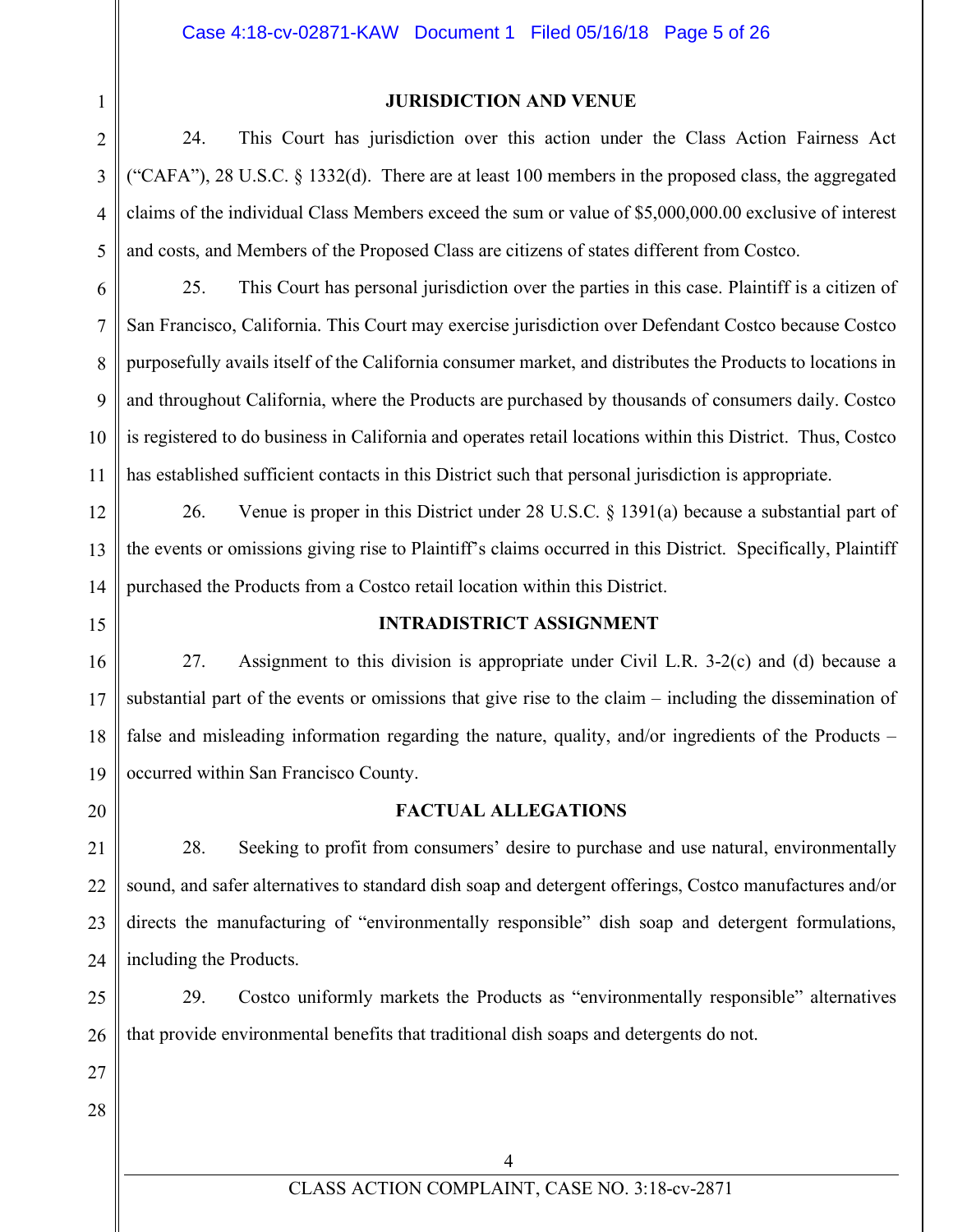## Case 4:18-cv-02871-KAW Document 1 Filed 05/16/18 Page 6 of 26

1 2 3 30. Costco labels and markets these formulations under its "Kirkland Signature" private label, and the Products are sold in the hundreds of Costco's retail stores throughout the country, through selected third-party retailers, and over the Internet.

4

5

31. The packaging for the Products misrepresents that the Products are "environmentally responsible" and suggest that they will benefit the environment in a variety of ways.

6 7 8 9 10 11 32. The term "environmentally responsible" uniformly conveys to reasonable consumers that a product has certain benefits over conventional products—in particular, that a product is non-toxic to plant and animal life, including humans. Reasonable consumers recognize that not all natural or "naturally derived" substances are non-toxic, but they trust that when companies designate products as "environmentally responsible," the companies are doing so to convey that the products contain only non-toxic, natural substances.

12 13 14 33. Thus, the Products are deceptively marketed as being uniquely positioned, in contrast to Costco's and other companies' conventional cleaning product offerings, to provide consumers with natural, environmentally sound, and safe alternatives.

15

## **I. The "Environmentally Responsible" Representations**

16 17 18 19 34. Costco represents the Products to be "environmentally responsible," positioning this claim in the context of the additional representations and imagery suggesting that the product is naturally derived, made with bio-products, safer, gentle, and provide environmental and safety benefits that traditional dish soaps and detergents do not.

20 21 22 23 24 25 35. At some point during the relevant time period for this class action, Costco began to use suggestive green colored packaging and market the Products, both Signature Dish Soap and Signature Laundry Detergent, as "environmentally responsible." Among the largest words on the front of the label are "environmentally responsible," implying that a consumer who chooses to purchase the Products is acting in a manner beneficial to the environment. Examples of the "environmentally responsible" product packaging and labels are reproduced below:

- 26
- 27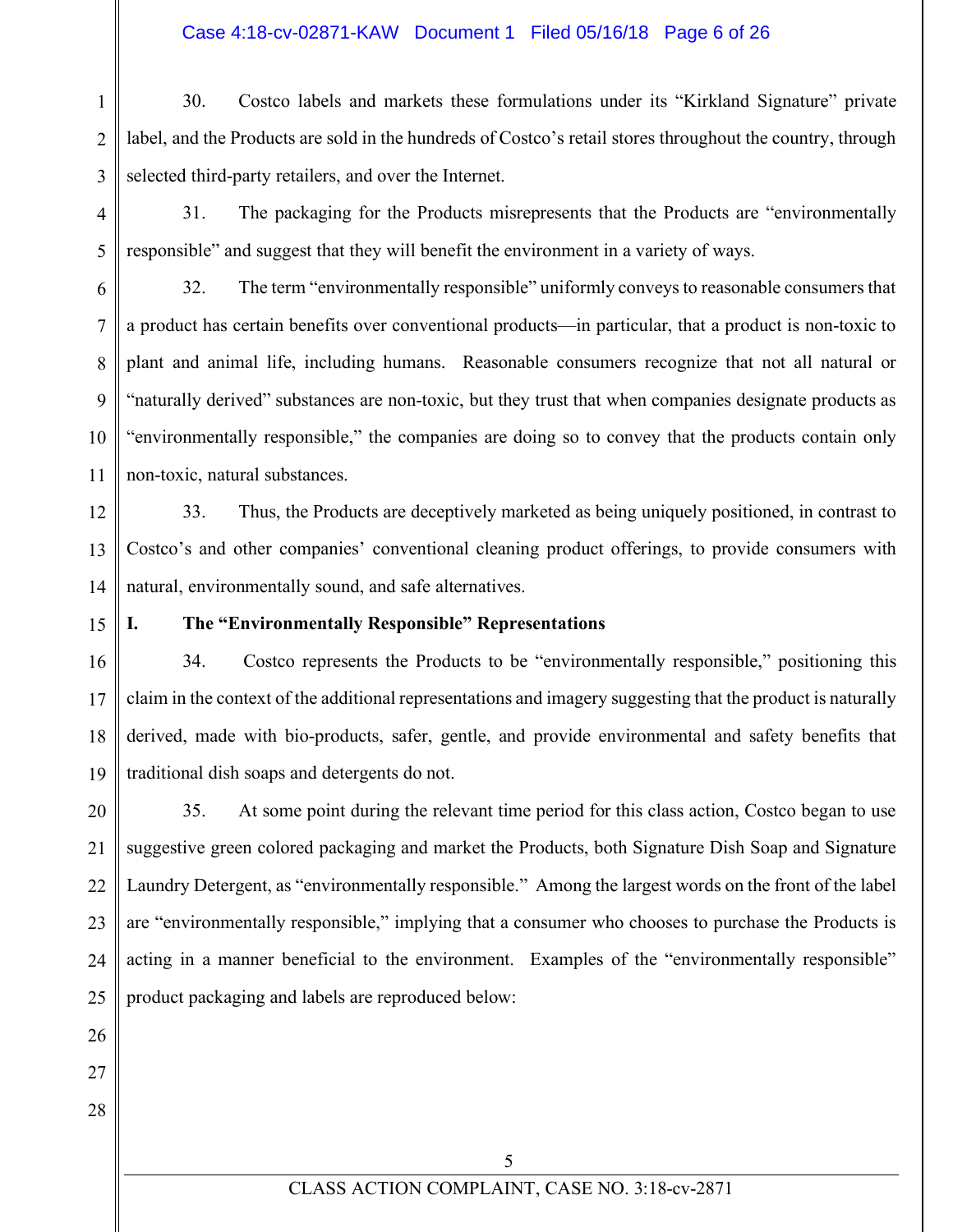## Case 4:18-cv-02871-KAW Document 1 Filed 05/16/18 Page 7 of 26



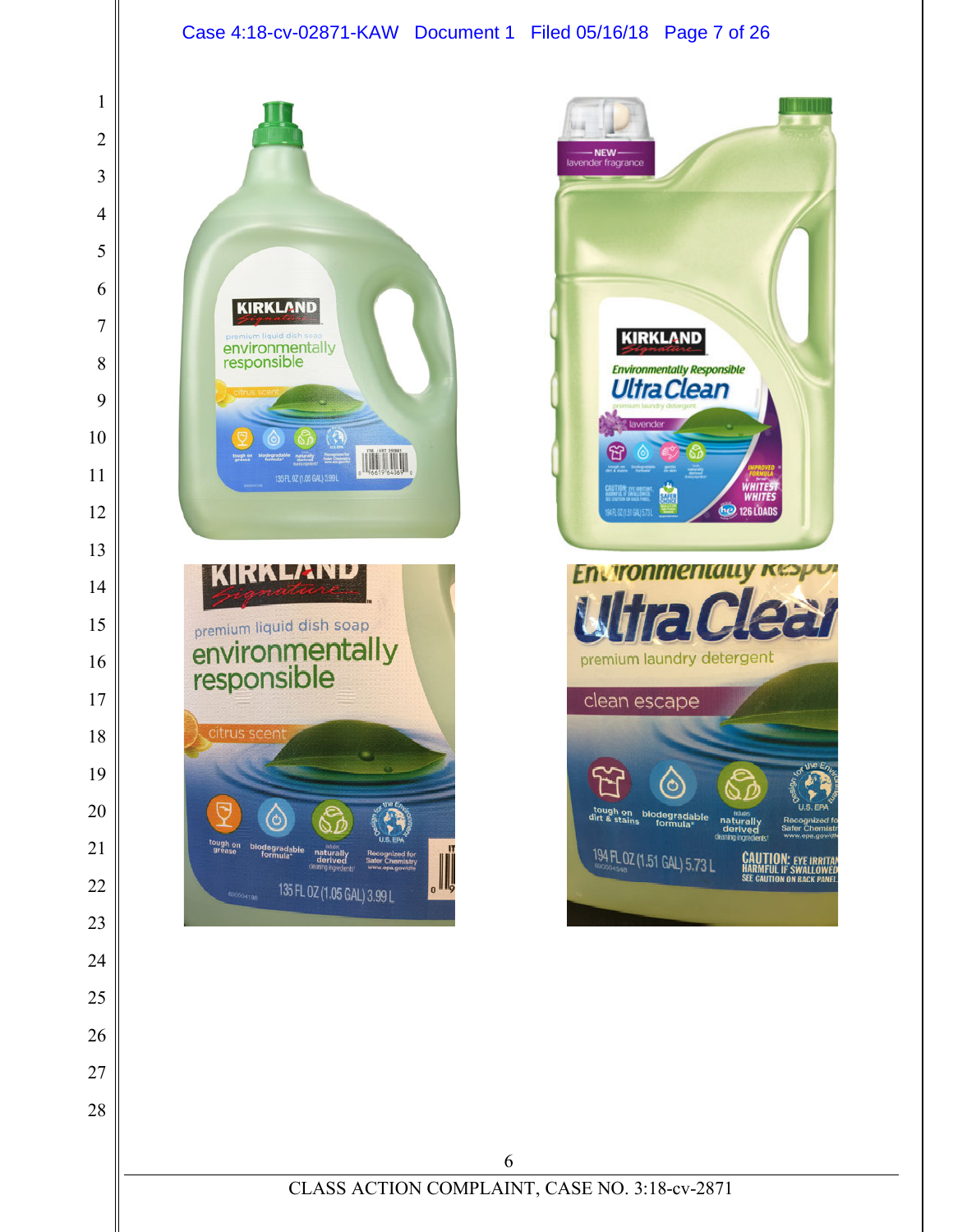## Case 4:18-cv-02871-KAW Document 1 Filed 05/16/18 Page 8 of 26



 36. Costco couples its "environmentally responsible" claims with third-party seals and iconstyle designs to further portray the Products as alternatives that provide environmental and other benefits that traditional dish soaps and detergents do not.

 37. For example, the front labels of the "environmentally responsible" Products currently include an icon indicating participation in the EPA's "Safer Choice" market-based incentive program.

 38. The EPA's Safer Choice program relies on hazard analysis, rather than risk analysis, to assess product safety. While popular with many stakeholders and expedient from a resourcemanagement perspective, hazard-based ingredient standards say little about the broader sustainability or "environmental responsibility"—of the end-use product.3

 39. The front labels of the challenged Products also include several icon-style designs promoting the "environmentally responsible" Products' alleged environmental and health benefits. A blue circle with a white raindrop and "recycling"-type circular arrow touts the Products' "biodegradable formula." A green circle with three white leaves states that the Products "include[] naturally derived cleaning ingredients," with "naturally derived" written larger, and bolder, than the other words.

-

 *See, e.g.*, Charles L. Franklin, "Chasing Hazards: Toxicity, Sustainability, and the Hazard Paradox," *Natural Resource & Environment* (ABA), Vol. 29, at 4 (Spring 2015).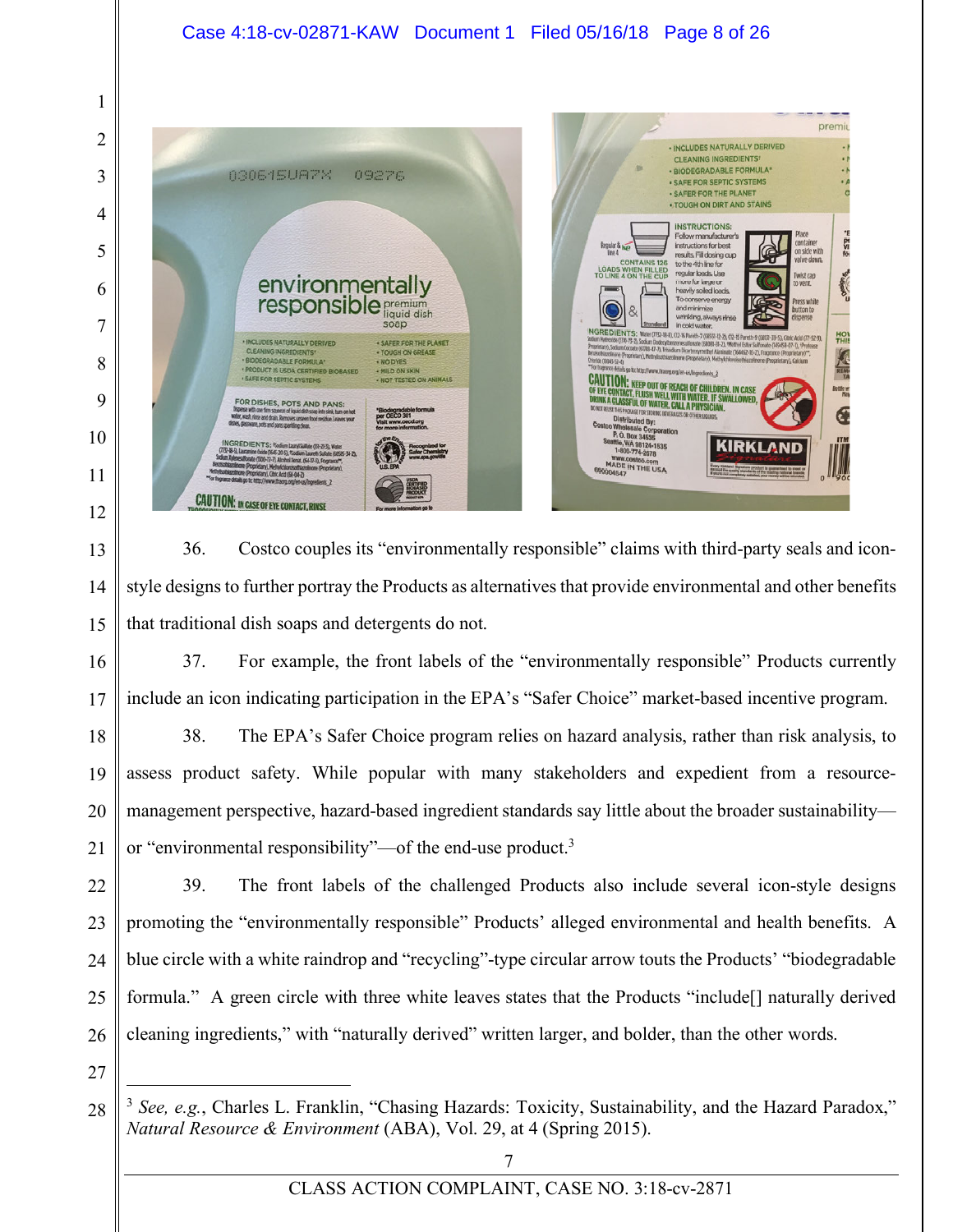## Case 4:18-cv-02871-KAW Document 1 Filed 05/16/18 Page 9 of 26

1 2 3 4 40. All the environmental and safety representations made on the "environmentally responsible" Products' front labels are set against a placid backdrop of a green leaf floating on a pool of water and are designed to lure consumers who are concerned about the use of chemicals and harmful substances.

5 6 7 41. The back labels of the "environmentally responsible" Products' packaging repeat many of the same representations from the front label and add such explicit representations as "safer for the planet."

8 9 10 42. These additional claims and imagery are used by Costco to strengthen the impression among consumers that the Products are "environmentally responsible," purporting to provide environmental benefits that traditional dish soaps and detergents do not.

11 12 43. Contrary to this impression, the Products contain harmful ingredients that are not environmentally responsible or safer than traditional dish soap or detergent offerings.

13 14 44. For instance, the Federal Water Pollution Control Act designates sodium hydroxide as a hazardous substance.<sup>4</sup>

15 16 17 45. The International Programme on Chemical Safety states that sodium lauryl sulfate ("SLS") is "toxic to aquatic organisms. It is strongly advised not to let the chemical enter into the environment."5

18 19 46. The U.S. National Library of Medicine's Toxicology Data Network lists lauramine oxide as "Artificial Pollution Source."6

20 21 22 47. The EPA specifically lists methylisothiazolinone ("MI"), methylchloroisothiazolinone ("MCI"), and benzisothiazolinone ("BIT") as "yellow triangle" chemical ingredients—meaning that they are chemicals with "hazard profile issues" and are "*not* associated with a low level of hazard

25 -<sup>4</sup> *See* 40 C.F.R. § 116.4.

23

<sup>26</sup>  27 5 The International Labour Organization, International Chemical Safety Card for Sodium Lauryl Sulfate, *available at* http://www.ilo.org/dyn/icsc/showcard.display?p\_lang=en&p\_card\_id=0502&p\_version=1 (last visited Apr. 3, 2018).

<sup>28</sup>  <sup>6</sup> National Institutes of Health, U.S. National Library of Medicine. Hazardous Substances Data Bank, Toxicology Data Network: Lauramine Oxide, *available at* http://bit.ly/2aTjjrK (last visited Apr. 3, 2018).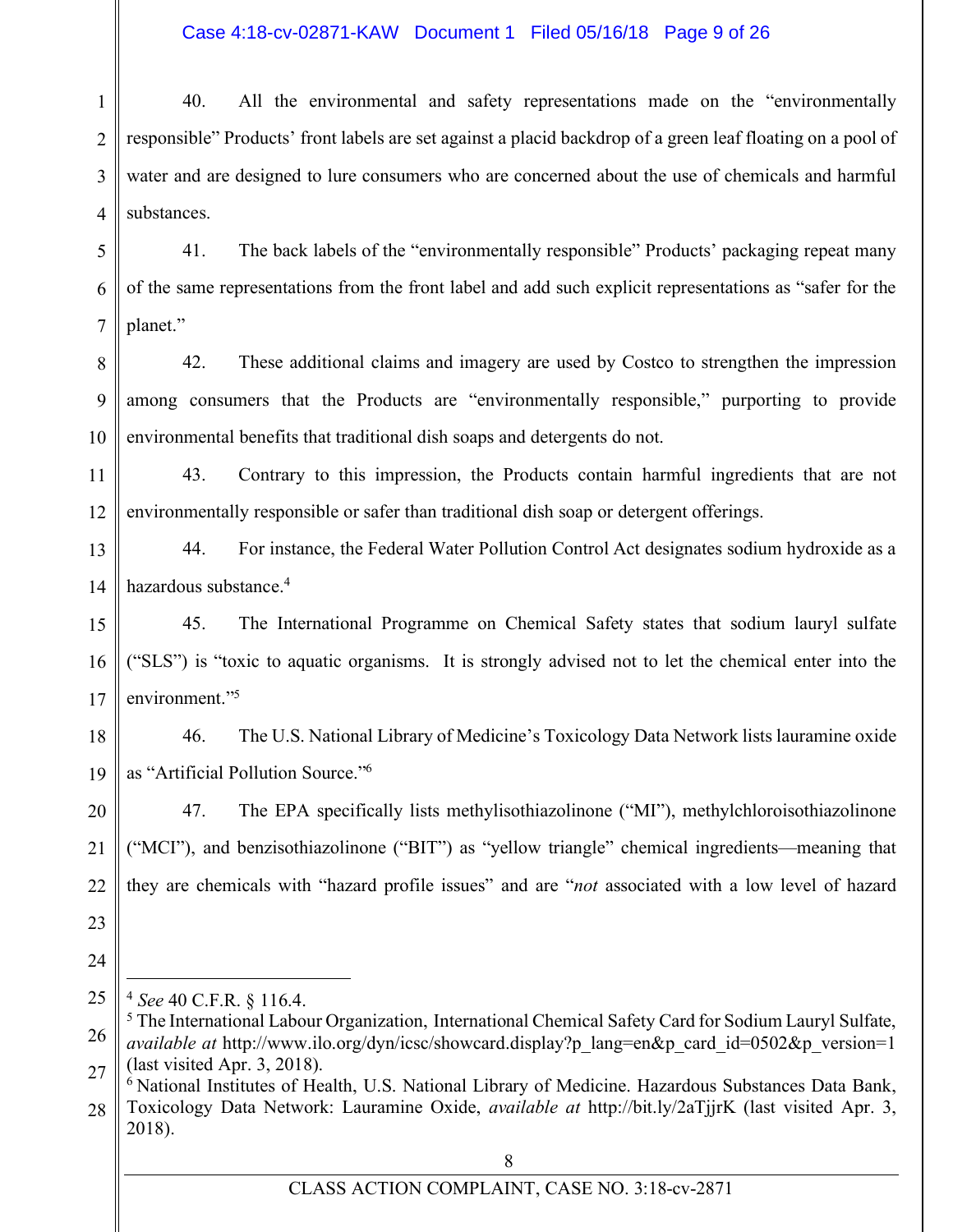## Case 4:18-cv-02871-KAW Document 1 Filed 05/16/18 Page 10 of 26

1 2 3 concern for all human health and environmental endpoints" (emphasis added).<sup>7</sup> The EPA also lists MI as a pesticide and describes it as "moderately to highly toxic to freshwater and estuarine/marine organisms."8

4 5 6 48. Despite all of this, Costco makes the "environmentally responsible" claims on the Products' packaging, enabling Costco to sell more of its cleaning Products than it would without the label, and to crowd competing products from the market.

7

## **II. Harmful, Unnatural Chemicals in the Products**

8 9 10 11 49. Contrary to Costco's "environmentally responsible" representations, the Products contain harmful ingredients that are not environmentally responsible or safer than ingredients found in traditional dish soap or detergent offerings. The Products' harmful ingredients include sodium hydroxide, SLS, lauramine oxide, and MI.

12

## **A. Sodium Hydroxide**

13 14 50. Sodium hydroxide is a highly caustic and very corrosive, manufactured substance used to neutralize acids and make sodium salts. Other common names include caustic soda and lye.

15 16 17 51. At room temperature, sodium hydroxide is a white, crystalline, odorless solid that absorbs moisture from the air. When dissolved in water or neutralized with acid it releases substantial heat, which may be sufficient to ignite combustible materials.

18 19 20 52. Sodium hydroxide is used to manufacture soaps, rayon, paper, explosives, dyestuffs, and petroleum products. It is also used in metal cleaning and processing, oxide coating, electroplating, and electrolytic extracting. It is commonly present in commercial drain and oven cleaners.

21 22 23 53. Sodium hydroxide is designated as a hazardous substance under section  $311(b)(2)(A)$  of the Federal Water Pollution Control Act and further regulated by the Clean Water Act Amendments of 1977 and 1978.<sup>9</sup>

24

-

28

9 40 C.F.R. § 116.4.

<sup>25</sup>  26 7 U.S. Environmental Protection Agency, "Safer Chemicals Ingredients List," *available at* http://www2.epa.gov/saferchoice/safer-ingredients (last visited Apr. 3, 2018).

<sup>27</sup>  8 U.S. Environmental Protection Agency, Reregistration Eligibility Decision (RED)— Methylisothiazolinone. EPA738-R-98-012 (1998), *available at* http://archive.epa.gov/pesticides/reregistration/web/pdf/3092.pdf.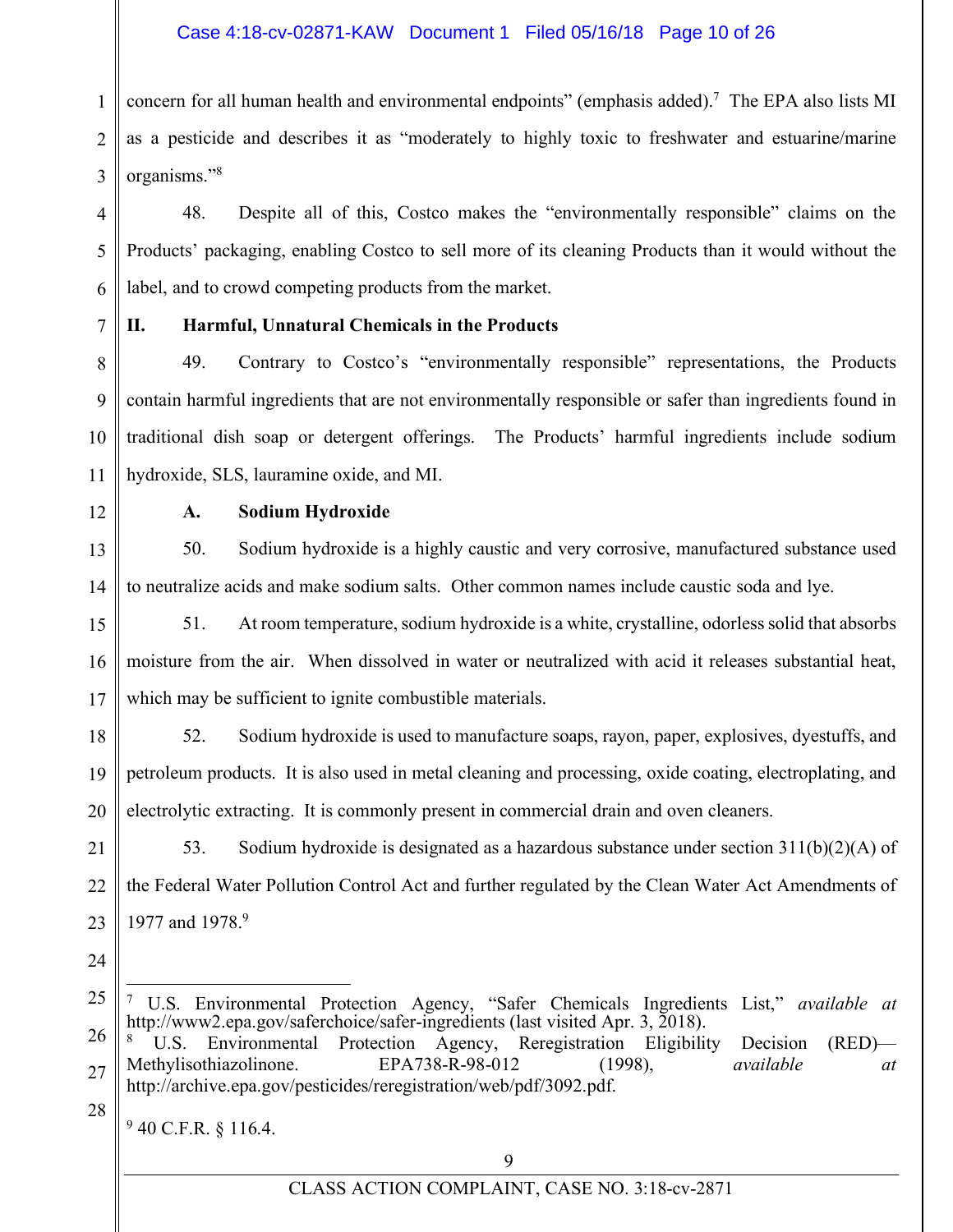1 2 54. A reasonable consumer would not expect a product labeled as "environmentally responsible" to contain a chemical designated as a hazardous water pollutant.

3

## **B. Sodium Lauryl Sulfate**

4 5 55. Sodium lauryl sulfate is a white- or cream-colored crystal, flake, or powder with a faint odor used in general as a detergent, dispersant, and surfactant.

6 7 8 56. SLS is toxic to aquatic organisms. The International Programme on Chemical Safety advises that SLS should be kept out of the environment, stating: "Do NOT let this chemical enter the environment."<sup>10</sup>

9 10 11 57. A reasonable consumer would not expect a product labeled as "environmentally responsible" to contain a chemical that international authorities have advised should not even be permitted to enter the environment.

12

## **C. Lauramine Oxide**

13 14 15 58. Lauramine oxide is an aliphatic tertiary amine oxide that is used mostly in hair care products as a foam builder and stabilizer, viscosity enhancer, emollient, conditioner, emulsifier, antistatic agent, and wetting agent.

16 17 18 19 59. The National Oceanic and Atmospheric Administration's CAMEO Chemicals, a database of hazardous chemical datasheets, lists lauramine oxide (by its chemical name Dimethyldodecylamine-N-Oxide) as highly toxic and states runoff from dilution water may be corrosive and/or toxic and cause pollution.<sup>11</sup>

20 21 60. The U.S. National Library of Medicine's Toxicology Data Network lists lauramine oxide as an "Artificial Pollution Source" and warns, "Ultimate disposal of the chemical must consider: the

- 22
- 23 24
- 25

-

<sup>26</sup>  27 <sup>10</sup> The International Labour Org., International Chemical Safety Card for Sodium Lauryl Sulfate, *available at* http://www.ilo.org/dyn/icsc/showcard.display?p\_lang=en&p\_card\_id=0502&p\_version=1 (last visited Apr. 3. 2018).

<sup>28</sup>  <sup>11</sup> National Oceanic & Atmospheric Admin., Chemical Data Sheet, CAMEO Chemicals, available at: http://cameochemicals.noaa.gov/chemical/20239 (last visited Apr. 3, 2018).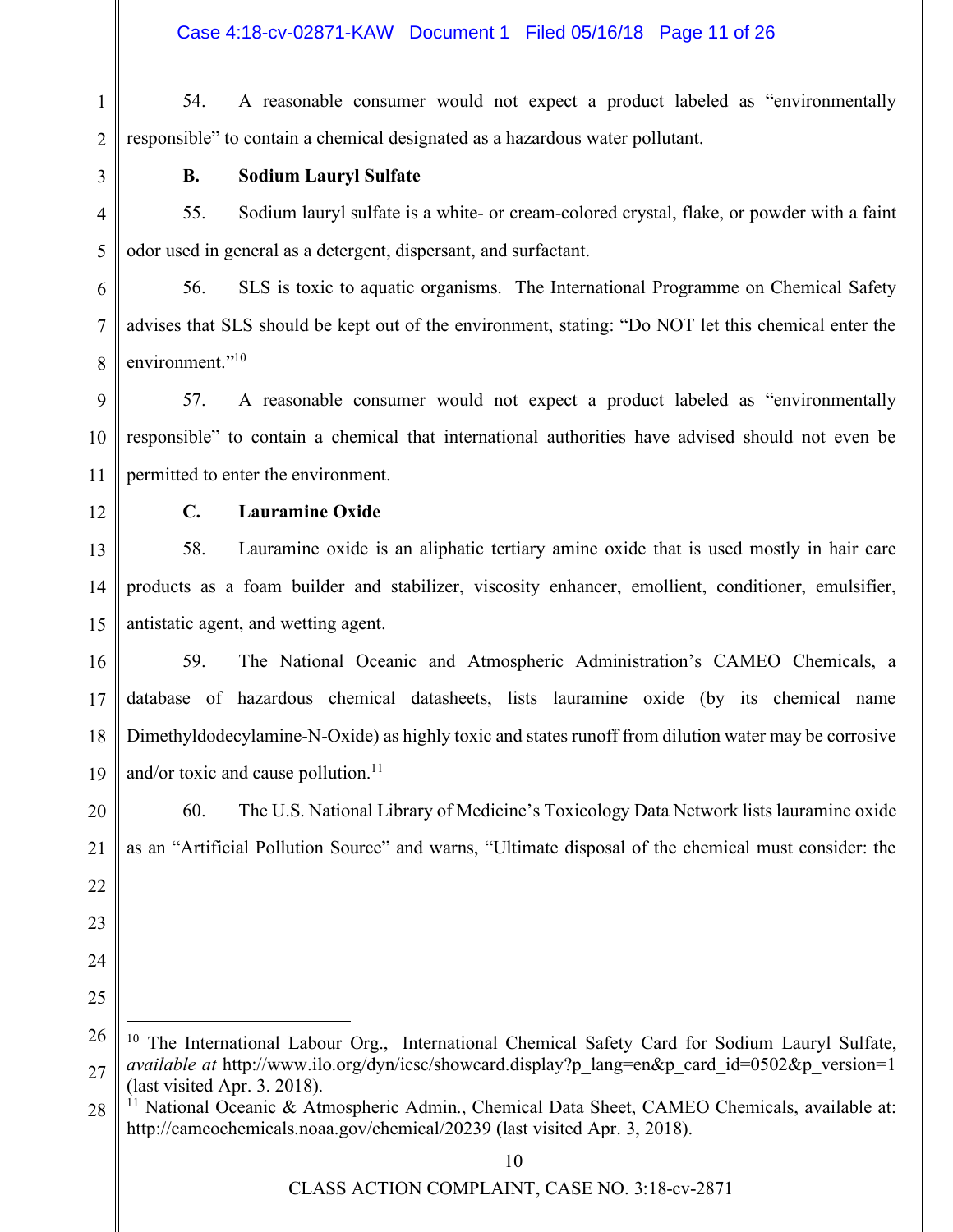## Case 4:18-cv-02871-KAW Document 1 Filed 05/16/18 Page 12 of 26

1 2 material's impact on air quality; potential migration in soil or water; effects on animal, aquatic, and plant life." $^{12}$ 

3 4 61. A reasonable consumer would not expect a product labeled as "environmentally responsible" to contain a chemical designated as a highly toxic pollutant.

5

## **D. Methylisothiazolinone**

6 7 62. Methylisothiazolinone (2-methyl-4-isothiazolin-3-one, or "MI") is a powerful biocide used for controlling microbial growth in water-containing solutions.

8 9 10 63. MI is produced, generally, by the controlled chlorination of dimethyldithiodipropionamide ("DPAM") in solvent, followed by neutralization and extraction into water.

11 12 64. MI is an inexpensive and widely available synthetic biocidal preservative used for curbing microbial growth in water-containing solutions.

13

65. As far back as the mid-1980s, MI was recognized as a contact allergen.13

14 15 16 66. Approximately 10 years ago, MI's use in the United States moved from almost exclusively industrial applications to household and cosmetic applications. Since then, MI's use has increased steadily in household and cosmetic applications.

17 18 67. The EPA lists MI as a pesticide and describes it as "moderately to highly toxic to freshwater and estuarine/marine organisms."14

19 20 68. A reasonable consumer would not expect a product labeled as "environmentally responsible" to contain a chemical designated as highly toxic to aquatic life.

21 22 69. In fact, none of these chemicals are the type of ingredients that reasonable consumers would expect to find in products advertised as "environmentally responsible."

23 24

-

<sup>25</sup>  <sup>12</sup> National Institutes of Health, U.S. National Library of Medicine. Hazardous Substances Data Bank, Toxicology Data Network: Lauramine Oxide, *available at* http://bit.ly/2aTjjrK (last visited Apr. 3, 2018).

<sup>26</sup>  27 <sup>13</sup> *See, e.g.*, DeGroot, A.C., and Weyland, J.W., "Kathon CG: A Review," 18 *Journal of the American Academy of Dermatology* 350 (1988).

<sup>28</sup>  14 U.S. Environmental Protection Agency, Reregistration Eligibility Decision (RED)— Methylisothiazolinone. EPA738-R-98-012 (1998), *available at* http://archive.epa.gov/pesticides/reregistration/web/pdf/3092.pdf.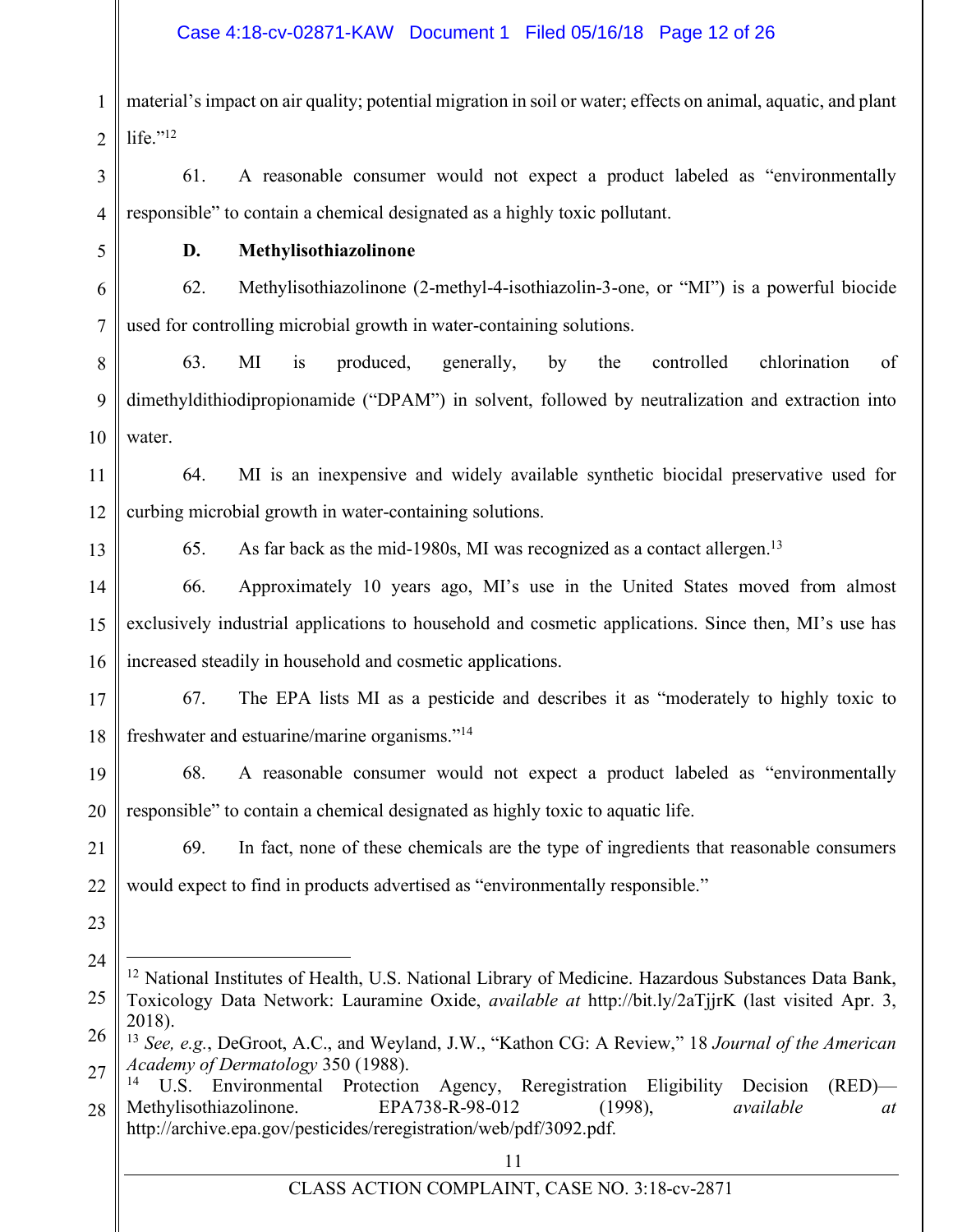1 2 70. By including such unnatural and toxic components, Costco provides the opposite of the advertised "environmentally responsible" Products.

3 4 5 71. Moreover, Costco makes no disclaimer regarding the presence of these ingredients on the front label of the packaging, where Costco makes the prominent "environmentally responsible" claims.

6 7 72. The production and use of these ingredients in the Products may result in its release to the environment through various waste streams.

8 9 10 73. Because the Products contain unnatural, hazardous, and toxic ingredients, Costco's claims that the Products are "environmentally responsible" are false, misleading, and designed to deceive consumers into purchasing the Products.

11

## **III. The Nature of the Illegality of Costco's Conduct**

12 13 14 15 16 17 74. Costco has profited enormously from its false advertising of the Products. Costco is one of the largest retailers in the world and is perceived by consumers to have a commitment to higher standards in product formulation. Indeed, Costco positions its own private label products—the "Kirkland Signature" line—as follows: "The working rule followed by Costco buyers is that all Kirkland Signature products must be equal to or better than the national brands, and must offer a savings to our members."<sup>15</sup>

18 19 20 21 75. The Federal Trade Commission (FTC), whose mission is, in part, "[t]o prevent business practices that are anticompetitive or deceptive or unfair to consumers," has issued marketing standards, known as the "FTC Green Guides,"16 that apply to the unfair and deceptive nature of Costco's environmental marketing claims.

- 22
- 23
- 24

-

25 15 Costco, "Kirkland Signature Means Quality and Value," *available at*

26 27 http://www.costco.com/kirkland-signature.html (last visited Apr. 3, 2018) ("The Kirkland Signature label today appears on about 20 percent of the products you find in your local [Costco] warehouse on everything from men's dress shirts to laundry detergent, pet food to toilet paper, canned foods to

cookware, olive oil to beer, automotive products to health and beauty aids.").

28 16 Federal Trade Commission, *GUIDES FOR THE USE OF ENVIRONMENTAL MARKETING CLAIMS*, 16 C.F.R. Part 260, *available at* http://bit.ly/1osdMfk.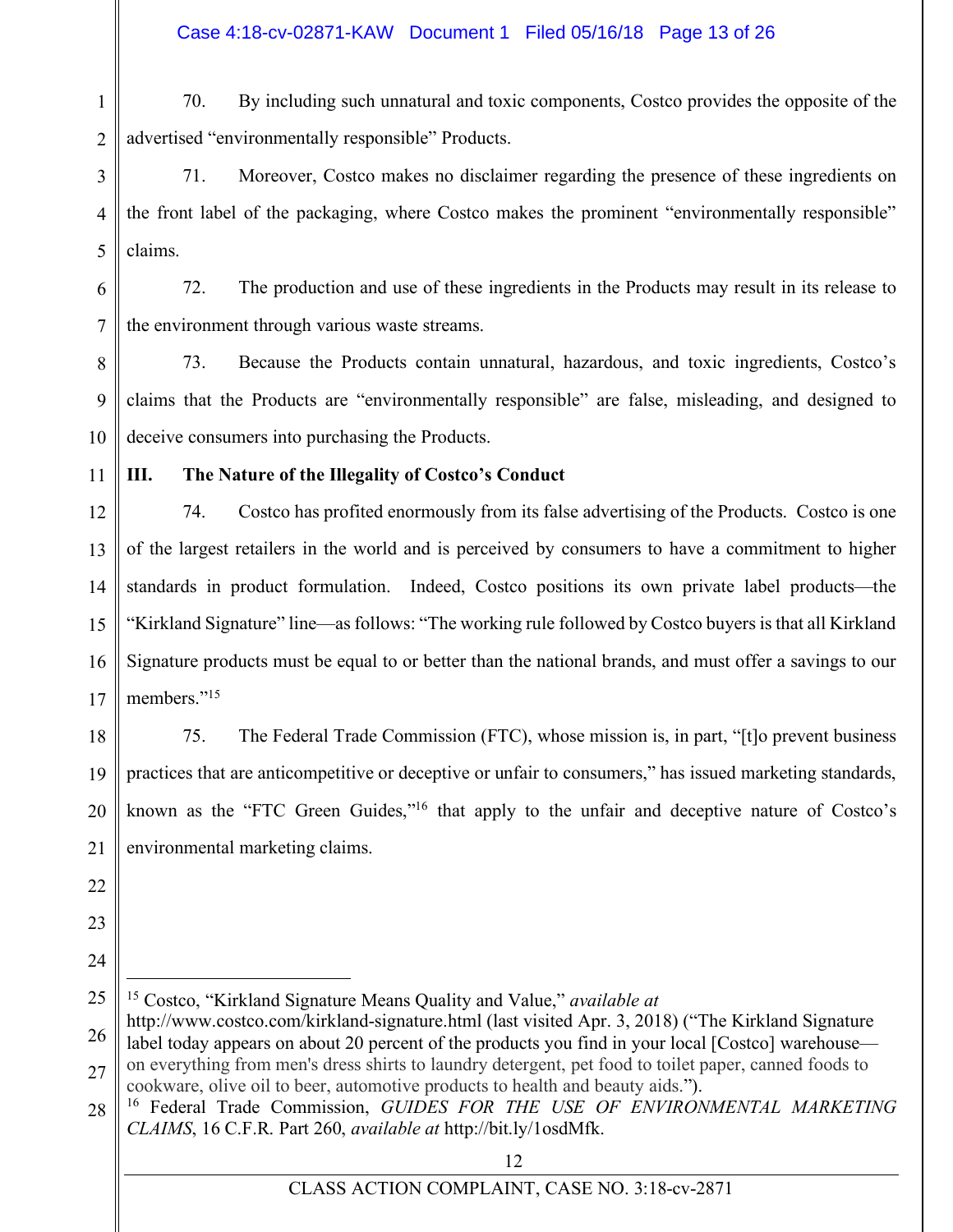## Case 4:18-cv-02871-KAW Document 1 Filed 05/16/18 Page 14 of 26

1 2 3 76. Environmental marketing claims that violate the standards of the Green Guides are *per se* unlawful under California's Environmental Marketing Claims Act ("EMCA"), Cal. Bus. & Prof. Code §§ 17580-17581.

4 5 6 7 8 77. The acts and omissions alleged herein are in contravention of the FTC Green Guides and in violation of the EMCA in several respects. For example, Costco makes unqualified representations about the "environmentally responsible" qualities of the Products, whereas the FTC Green Guides advise that, to prevent deceptive claims, any "qualifications and disclosures should be clear, prominent and understandable."17

9 10 11 12 78. Furthermore, the FTC Green Guides advise: "To make disclosures clear and prominent, marketers . . . should place disclosures in close proximity to the qualified claim."<sup>18</sup> Costco has not placed any clear, prominent disclosures in close proximity to its unqualified "environmentally responsible" claims.

13 14 15 16 17 18 79. Similarly, Costco makes unqualified representations that the Products offer general environmental benefits, whereas the Green Guides advise "marketers should not make unqualified general environmental benefit claims."19 By way of illustration and not limitation, Costco's representations that the Products are "naturally derived" and use "safer chemistry," and Costco's use of illustrations of a green leaf floating gently on a pristine pool of water, are all such unqualified representations of general environmental benefit.20

19

-

24 and prominent.").

<sup>20</sup>  21 17 16 C.F.R. § 260.3(a) (2012); *see also* 16 C.F.R. § 260.6(a) (2003) ("*Qualifications and disclosures*. The Commission traditionally has held that in order to be effective, any qualifications or disclosures such as those described in these guides should be sufficiently clear, prominent and understandable to prevent deception.").

<sup>22</sup>  23 18 16 C.F.R. § 260.3(a) (2012); *see also* 16 C.F.R. § 260.6(a) (2003) ("Clarity of language, relative type size and proximity to the claim being qualified, and an absence of contrary claims that could undercut effectiveness, will maximize the likelihood that the qualifications and disclosures are appropriately clear

<sup>25</sup>  19 16 C.F.R. § 260.4(b) (2012); *see also* 16 C.F.R. § 260.7(a) (2003) ("It is deceptive to misrepresent, directly or by implication, that a product, package or service offers a general environmental benefit. . .

<sup>26</sup>  . [E]very express and material implied claim that the general assertion conveys to reasonable consumers about an objective quality, feature or attribute of a product or service must be substantiated. Unless this

<sup>27</sup>  substantiation duty can be met, broad environmental claims should either be avoided or qualified, as necessary, to prevent deception about the specific nature of the environmental benefit being asserted.").

<sup>28</sup>  <sup>20</sup> *See, e.g.*, 16 C.F.R. § 260.4 ("Example 3") (2012) ("A marketer's advertisement features a picture of a laser printer in a bird's nest balancing on a tree branch, surrounded by a dense forest. In green type,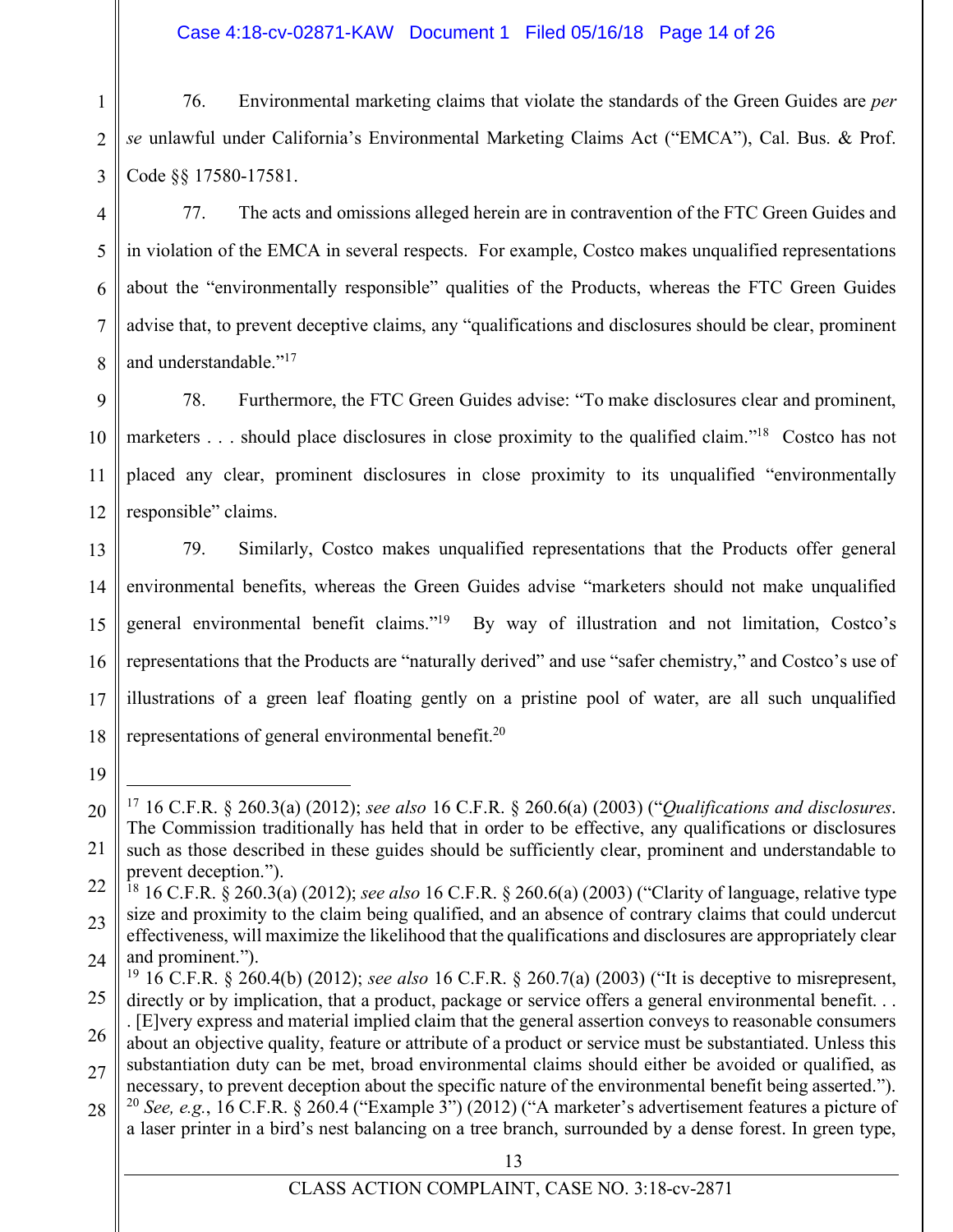1 2 3 4 5 80. Although the FTC Green Guides do not specifically address terms such as "naturally derived" or "plant-based formula," the FTC has made clear that the general principles of the Guides apply—*i.e.*, use of such terms must not be misleading to reasonable consumers, and marketers must have substantiation for such claims if they evoke environmental benefits.<sup>21</sup> Costco's use of these terms is misleading and unsubstantiated, as described herein.

6 7 8 9 10 11 81. The FTC Green Guides make clear that where a product features a third-party seal or other certification pertaining to an attribute of the product, that claim must be qualified to ensure that consumer deception does not occur.<sup>22</sup> Here, the Products feature an EPA "Recognized for Safer Chemistry" seal, which implies to consumers that the certifying agency unqualifiedly supports the safety profile of the Products. Costco's failure to include qualifying language for this seal is misleading, as described herein.

12 13 14 15 16 82. These additional unqualified claims and imagery provide the context in which consumers view Costco's misleading "environmentally responsible" representations, increasing the extent to which consumers are deceptively misled into believing that the Products offer naturally derived, environmentally sound, and relatively safer product alternatives to traditional dish soap and detergent offerings.

17 18 19 83. Costco has profited enormously from false and misleading representations that the Products are natural, safe, and environmentally sound. The purpose of this action is to put an end to Costco's deceptive marketing of the Products.

20

-

<sup>21</sup>  22 23 the marketer states, 'Buy our printer. Make a change.' Although the advertisement does not expressly claim that the product has environmental benefits, the featured images, in combination with the text, likely convey that the product has far-reaching environmental benefits and may convey that the product has no negative environmental impact. Because it is highly unlikely that the marketer can substantiate these claims, this advertisement is deceptive.").

<sup>24</sup>  <sup>21</sup> *See* Federal Trade Commission, *THE GREEN GUIDES: STATEMENT OF BASIS AND PURPOSE* at 259, *available at* http://bit.ly/2bg7w63 (citing 75 Fed. Reg. 63,552, 63,585-63,586 (Oct. 15, 2010)).

<sup>25</sup>  The FTC did not propose specific guidelines regarding the term "natural" because it "lacked consumer perception evidence indicating how consumers understand 'natural'." *Id.*

<sup>26</sup>  <sup>22</sup> *See* 16 C.F.R. § 260.6(d) (2012) ("A marketer's use of an environmental certification or seal of

<sup>27</sup>  approval likely conveys that the product offers a general environmental benefit . . . if the certification or seal does not convey the basis for the certification or seal, either through the name or some other

<sup>28</sup>  means. . . . [M]arketers should not use environmental certifications or seals that do not convey the basis for the certification.").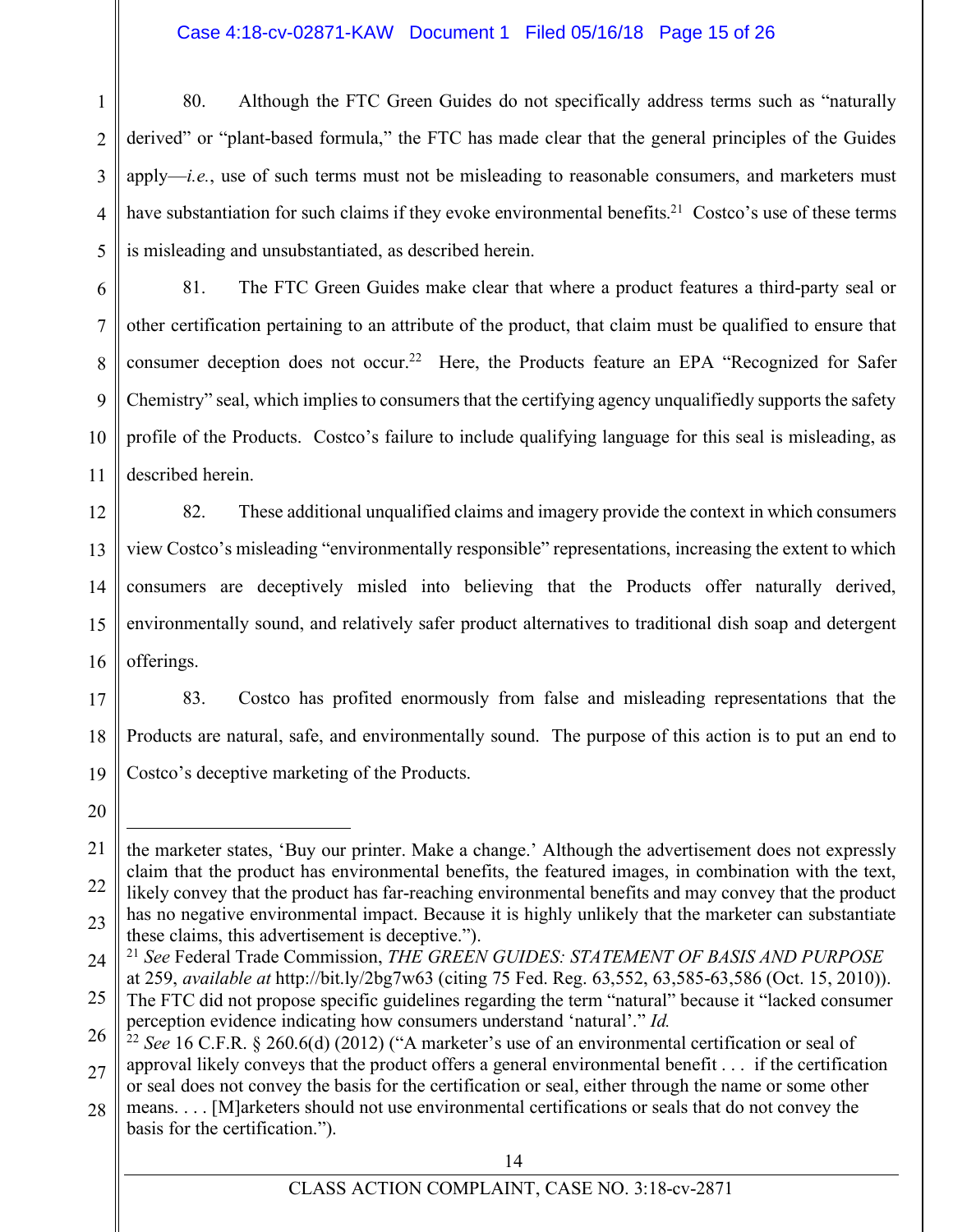|                | Case 4:18-cv-02871-KAW Document 1 Filed 05/16/18 Page 16 of 26                                                                                                                                 |  |  |  |  |
|----------------|------------------------------------------------------------------------------------------------------------------------------------------------------------------------------------------------|--|--|--|--|
| $\mathbf{1}$   | <b>CLASS ACTION ALLEGATIONS</b>                                                                                                                                                                |  |  |  |  |
| $\overline{2}$ | 84.<br>Plaintiff brings this lawsuit individually and as a class action on behalf all others similarly                                                                                         |  |  |  |  |
| 3              | situated pursuant to Federal Rules of Civil Procedure ("Rule") $23(a)$ , (b)(2), and/or (b)(3). This action                                                                                    |  |  |  |  |
| $\overline{4}$ | satisfies the numerosity, commonality, typicality, adequacy, predominance, and superiority                                                                                                     |  |  |  |  |
| 5              | requirements of Rule 23.                                                                                                                                                                       |  |  |  |  |
| 6              | The Class and alternative Sub-Class are defined as:<br>85.                                                                                                                                     |  |  |  |  |
| 7              |                                                                                                                                                                                                |  |  |  |  |
| 8              | Nationwide Class:<br>All consumers who purchased the Products in the United States within any applicable                                                                                       |  |  |  |  |
| 9              | limitations period before the filing of this complaint until the date of class certification<br>("the Nationwide Class").                                                                      |  |  |  |  |
| 10             | California Sub-Class:                                                                                                                                                                          |  |  |  |  |
| 11             | All consumers who purchased the Products in California within any applicable limitations<br>period before the filing of this complaint until the date of class certification ("the California" |  |  |  |  |
| 12             | Sub-Class").                                                                                                                                                                                   |  |  |  |  |
| 13             | 86.<br>Excluded from the Class and Sub-Classes are: (1) Costco, any entity or division in which                                                                                                |  |  |  |  |
| 14             | Costco has a controlling interest, and its legal representatives, officers, directors, assigns, and                                                                                            |  |  |  |  |
| 15             | successors; (2) the Judge to whom this case is assigned and the Judge's staff; and (3) those persons who                                                                                       |  |  |  |  |
| 16             | have suffered personal injuries as a result of the facts alleged herein. Plaintiff reserves the right to                                                                                       |  |  |  |  |
| 17             | amend the Class and Sub-Class definitions if discovery and further investigation reveal that the Class                                                                                         |  |  |  |  |
| 18             | and Sub-Class should be expanded or otherwise modified.                                                                                                                                        |  |  |  |  |
| 19             | 87.<br>Numerosity: Although the exact number of Class Members is uncertain and can only be                                                                                                     |  |  |  |  |
| 20             | ascertained through appropriate discovery, the number is great enough such that joinder is impracticable.                                                                                      |  |  |  |  |
| 21             | The disposition of the claims of these Class Members in a single action will provide substantial benefits                                                                                      |  |  |  |  |
| 22             | to all parties and to the Court. The Class Members are readily identifiable from information and records                                                                                       |  |  |  |  |
| 23             | in Costco's possession, custody, or control.                                                                                                                                                   |  |  |  |  |
| 24             | 88.<br>Typicality: The claims of the representative Plaintiff are typical in that Plaintiff, like all                                                                                          |  |  |  |  |
| 25             | Class Members, purchased one or more of the Products. Plaintiff, like all Class Members, has been                                                                                              |  |  |  |  |
| 26             | damaged by Costco's misconduct in that, <i>inter alia</i> , she has been subjected to Costco's deceptive                                                                                       |  |  |  |  |
| 27             | advertising of the Products. Furthermore, the factual bases of Costco's misconduct are common to all                                                                                           |  |  |  |  |
| 28             |                                                                                                                                                                                                |  |  |  |  |

 $\parallel$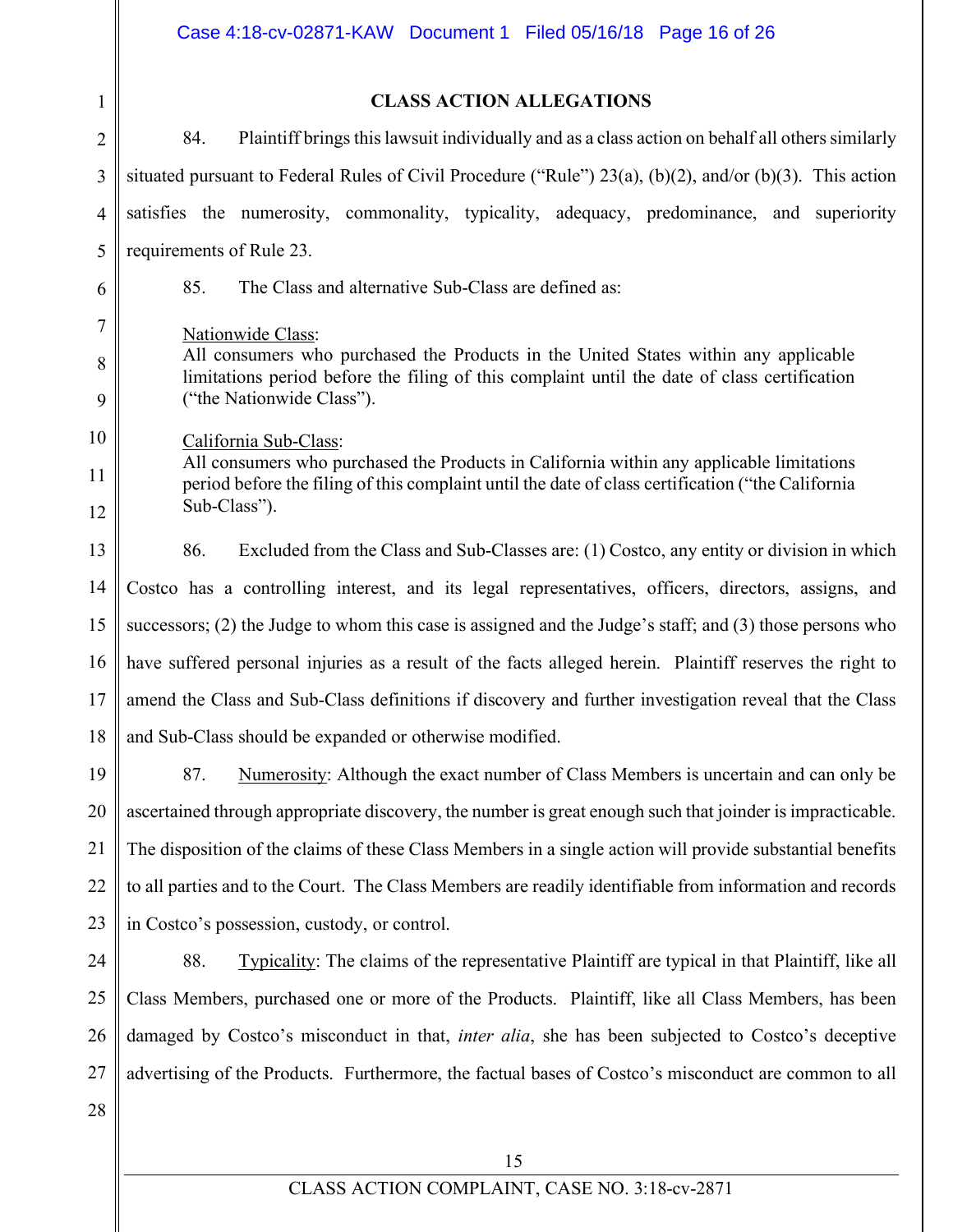## Case 4:18-cv-02871-KAW Document 1 Filed 05/16/18 Page 17 of 26

1 2 Class Members and represent a common thread of false advertising resulting in injury to all Class Members.

3 4 5 89. Commonality: There are numerous questions of law and fact common to Plaintiff and Class Members that predominate over any individual questions. These common legal and factual issues include the following:

6 7 a. whether Costco misrepresented the Products;

b. whether Costco's conduct was unfair and/or deceptive;

8 9 c. whether Costco's conduct constitutes a breach of express warranty and/or implied warranty;

10 11 12 d. whether Costco, through deceptive, fraudulent, and misleading labeling, advertising, marketing, and sales of the Products, was enriched at the expense of Plaintiff and Class members through the payment of the purchase price for the Products;

13 14 e. whether Plaintiff and the Class have sustained injury with respect to the common law claims asserted, and if so, the proper measure of their injury;

15 16 f. whether Costco has violated Washington's Consumer Protection Act, RCW §§ 19.86.010, *et seq.*;

17 18 g. whether Costco has violated California's Consumers Legal Remedies Act, Cal. Civ. Code §§ 1750-1784;

19 20 h. whether Costco has violated California's Environmental Marketing Claims Act, Cal. Bus. & Prof. Code §§ 17580-17581;

21 22 i. whether Costco has violated California's Unfair Competition Law, Cal. Bus. & Prof. Code §§ 17200-17210;

23 24 j. whether Costco has violated California's False Advertising Law, Cal. Bus. & Prof. Code §§ 17500-17536;

25 26 k. whether Costco has violated California's green advertising law, Cal. Bus. & Prof. Code §§ 17580-17581; and

27 28 l. whether the Class is entitled to an award of restitution pursuant to California Business and Professions Code § 17203.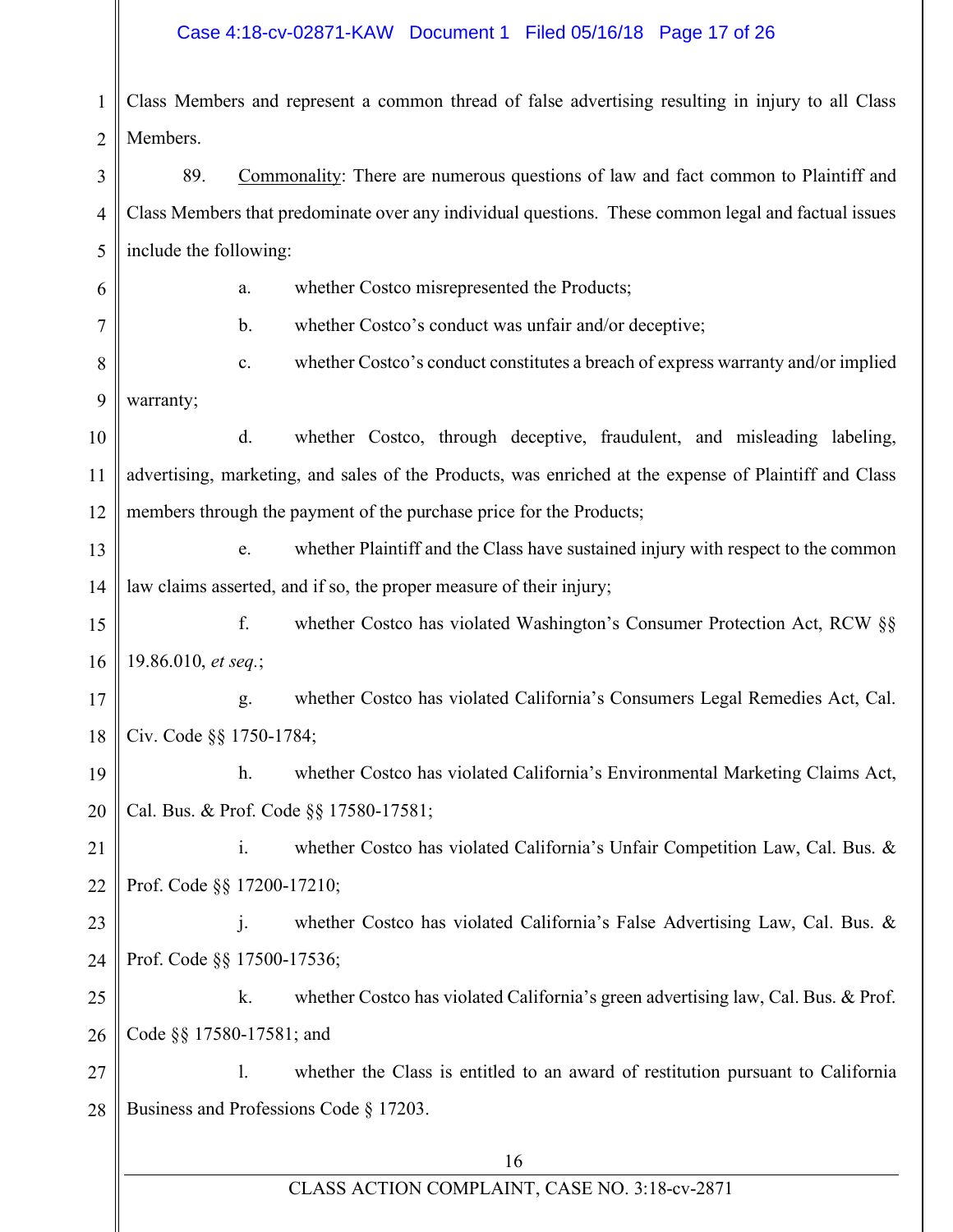## Case 4:18-cv-02871-KAW Document 1 Filed 05/16/18 Page 18 of 26

1 2 3 4 90. Adequate Representation: Plaintiff will fairly and adequately protect the interests of Class Members. Plaintiff has retained attorneys experienced in the prosecution of class actions, including consumer and product defect class actions, and Plaintiff intends to prosecute this action vigorously.

5 6 7 8 9 10 11 12 13 14 15 91. Predominance and Superiority: Plaintiff and Class Members have all suffered and will continue to suffer harm and damages as a result of Costco's unlawful and wrongful conduct. A class action is superior to other available methods for the fair and efficient adjudication of the controversy. Absent a class action, Class Members would likely find the cost of litigating their claims prohibitively high and would therefore have no effective remedy at law. Because of the relatively small size of Class Members' individual claims, it is likely that few Class Members could afford to seek legal redress for Costco's misconduct. Absent a class action, Class Members will continue to incur damages, and Costco's misconduct will continue without remedy. Class treatment of common questions of law and fact would also be a superior method to multiple individual actions or piecemeal litigation in that class treatment will conserve the resources of the courts and the litigants and will promote consistency and efficiency of adjudication.

16

## 17

18

26

**FIRST CAUSE OF ACTION Violation of the California Consumers Legal Remedies Act, Cal. Civ. Code § 1750,** *et seq***. (On behalf of the California Sub-Class)** 

19 20 92. Plaintiff hereby incorporates by reference the allegations contained in the preceding paragraphs of this Complaint.

21 22 93. Plaintiff brings this cause of action individually and on behalf of the California Sub-Class against Costco.

23 94. Costco is a "person" as defined by Cal. Civ. Code § 1761(c).

24 25 95. Plaintiff and California Sub-Class Members are "consumers" within the meaning of Cal. Civ. Code § 1761(d).

96. The Products constitute "products" as defined by Cal. Civ. Code § 1761(b).

27 28 97. Plaintiff's and California Sub-Class Members' purchases of the Products constitute "transactions," as defined by Cal. Civ. Code  $\S 1761(e)$ .

## CLASS ACTION COMPLAINT, CASE NO. 3:18-cv-2871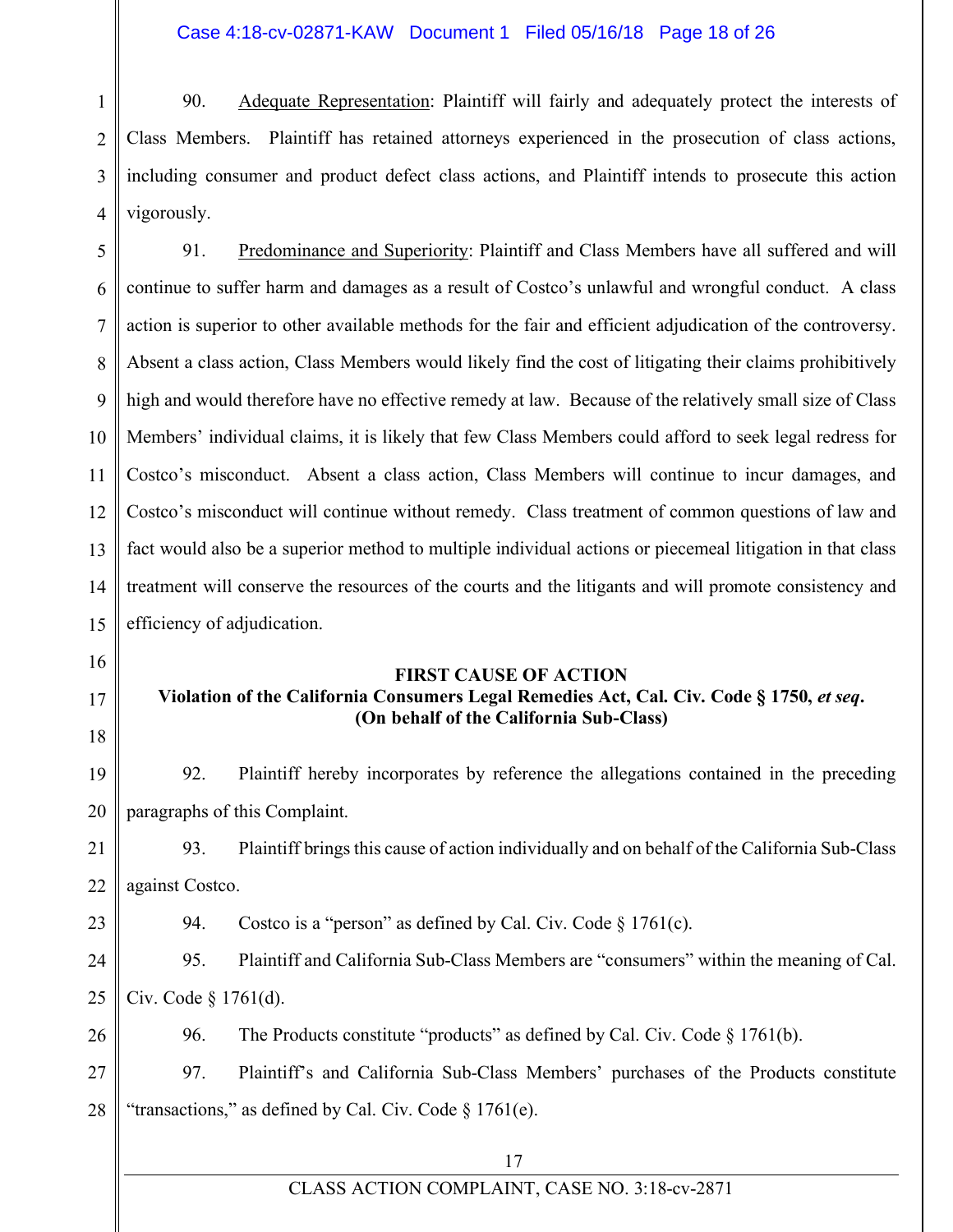1 2 98. Plaintiff's and California Sub-Class Members' purchases of the Products were for personal, family, and household purposes as meant by Cal. Civ. Code  $\S 1761(d)$ .

3 4 5 99. Venue is proper under Cal. Civ. Code § 1780(d) because a substantial portion of the transactions at issue occurred in this District. (*See* Declaration of Tina Wolfson, attached hereto as Exhibit 1.)

6 7 8 100. Costco deceived consumers in its marketing, advertising, and labeling of the Products. Further, Costco knew or should have known that its marketing, advertising, and labeling of the Products would mislead a reasonable consumer.

9 10 101. Costco's misrepresentations and nondisclosures violated the California Consumers Legal Remedies Act, Cal. Civ. Code § 1750, *et seq*. ("CLRA") in the following manner:

11

12 13 a. In violation of Section 1770(a)(5), Costco misrepresented that the Products had characteristics, benefits, or uses that they did not have (that the Products were "environmentally responsible" when in fact they were not);

14 15 16 b. In violation of Section 1770(a)(7), Costco misrepresented that the Products were of a particular standard, quality, and/or grade when they were of another (that the Products were "environmentally responsible" when in fact they were not); and

17 18 19 c. In violation of Section 1770(a)(9), Costco advertised the Products with an intent not to sell them as advertised (advertising the Products as "environmentally responsible" when they were not);

20 21 22 d. In violation of Section 1770(a)(14), Costco misrepresented that the Products conferred or involved rights, remedies, or obligations that they did not have (that the Products were "environmentally responsible" when in fact they were not); and

23

24 25 e. In violation of Section 1770(a)(16), Costco misrepresented that the Products were supplied in accordance with previous representations when they were not (that the Products were "environmentally responsible" when in fact they were not).

26 27 28 102. Costco's misrepresentations and nondisclosures regarding the Products were never disclosed at the time of purchase, or at any time thereafter, and were material to Plaintiff and California Sub-Class Members because a reasonable person would have considered these practices important in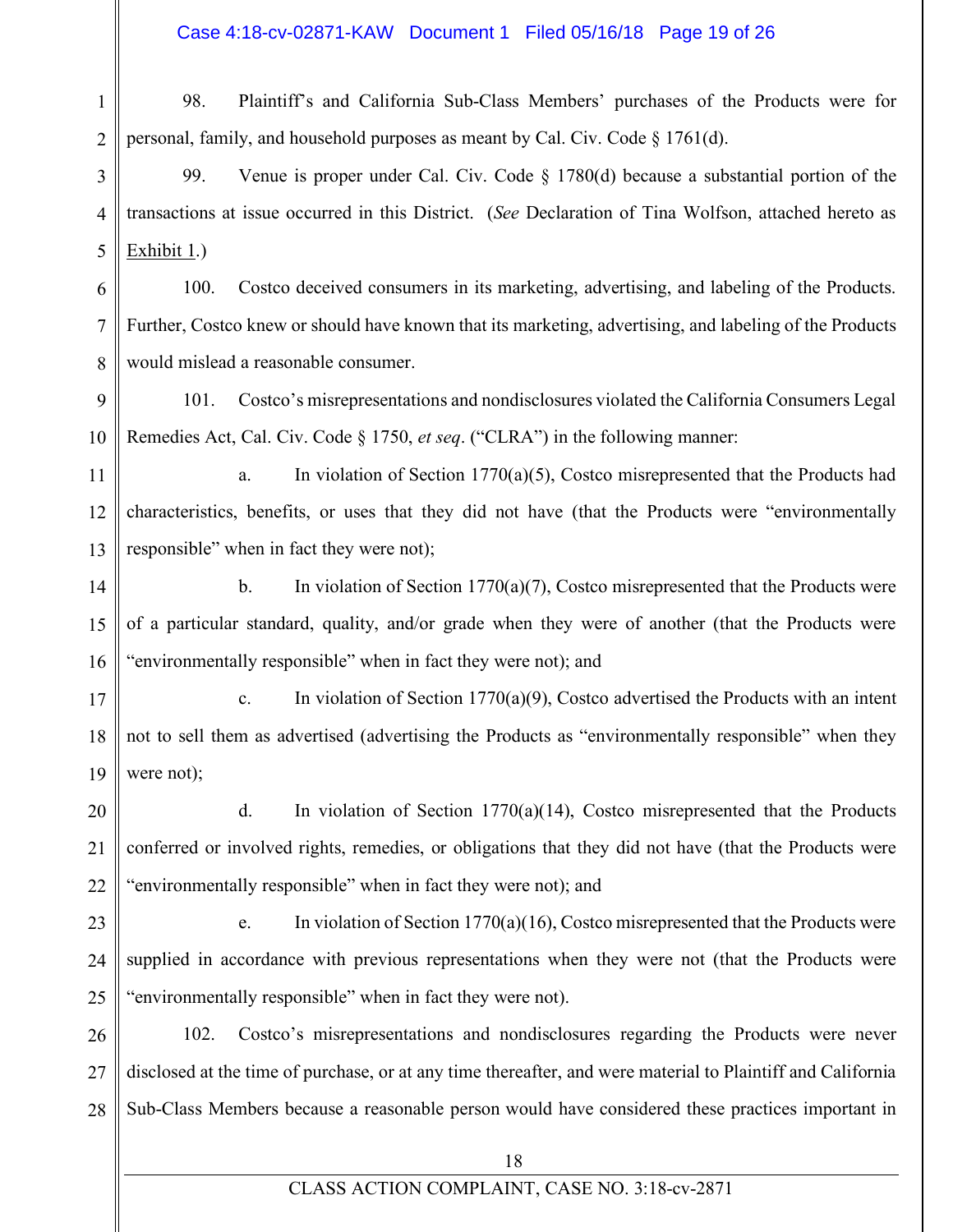## Case 4:18-cv-02871-KAW Document 1 Filed 05/16/18 Page 20 of 26

| $\mathbf{1}$   | deciding whether or not to purchase the Products and because Costco had a duty to disclose the truth                                   |  |  |  |
|----------------|----------------------------------------------------------------------------------------------------------------------------------------|--|--|--|
| $\overline{2}$ | about the Products.                                                                                                                    |  |  |  |
| 3              | 103.<br>Plaintiff and California Sub-Class Members relied upon Costco's material                                                       |  |  |  |
| 4              | misrepresentations and nondisclosures and, had Plaintiff and California Sub-Class Members known the                                    |  |  |  |
| 5              | truth about the Products, they would not have purchased the Products or would not have paid as much                                    |  |  |  |
| 6              | for them.                                                                                                                              |  |  |  |
| 7              | As a direct and proximate result of Costco's material misrepresentations and<br>104.                                                   |  |  |  |
| 8              | nondisclosures, Plaintiff and California Sub-Class Members have been irreparably harmed.                                               |  |  |  |
| 9              | On behalf of the California Sub-Class, Plaintiff seeks injunctive relief in the form of an<br>105.                                     |  |  |  |
| 10             | order enjoining Costco from making such material misrepresentations and failing to disclose or actively                                |  |  |  |
| 11             | concealing its aforementioned practices. Plaintiff also seeks attorneys' fees and costs.                                               |  |  |  |
| 12             | In accordance with Cal. Civ. Code $\S 1782(a)$ , on April 5, 2018, Plaintiff's counsel served<br>106.                                  |  |  |  |
| 13             | Costco with notice of the CLRA violations by certified mail, return receipt requested.                                                 |  |  |  |
| 14             | Costco has failed to provide appropriate relief for its CLRA violations within 30 days of<br>107.                                      |  |  |  |
| 15             | receipt of Plaintiff's notification letter, therefore Plaintiff seeks compensatory and exemplary damages                               |  |  |  |
| 16             | as permitted by Cal. Civ. Code $\S$ § 1780 and 1782(b).                                                                                |  |  |  |
| 17             | <b>SECOND CAUSE OF ACTION</b>                                                                                                          |  |  |  |
| 18             | Violations of the California False Advertising Law, Cal. Bus. & Prof. Code § 17500, et seq.<br>(On behalf of the California Sub-Class) |  |  |  |
| 19             |                                                                                                                                        |  |  |  |
| 20             | Plaintiff hereby incorporates by reference the allegations contained in the preceding<br>108.                                          |  |  |  |
| 21             | paragraphs of this Complaint.                                                                                                          |  |  |  |
| 22             | Plaintiff brings this cause of action individually and on behalf of the California Sub-Class<br>109.                                   |  |  |  |
| 23             | against Costco.                                                                                                                        |  |  |  |
| 24             | As alleged more fully above, Costco has falsely advertised the Products by falsely<br>110.                                             |  |  |  |
| 25             | claiming that the Products are unqualifiedly environmentally sound and are safe.                                                       |  |  |  |
| 26             | Plaintiff and California Sub-Class Members have suffered injury in fact and have lost<br>111.                                          |  |  |  |
| 27             | money or property as a result of Costco's violations of California's False Advertising Law, Cal. Bus. &                                |  |  |  |
| 28             | Prof. Code § 17500, et seq. ("FAL").                                                                                                   |  |  |  |
|                |                                                                                                                                        |  |  |  |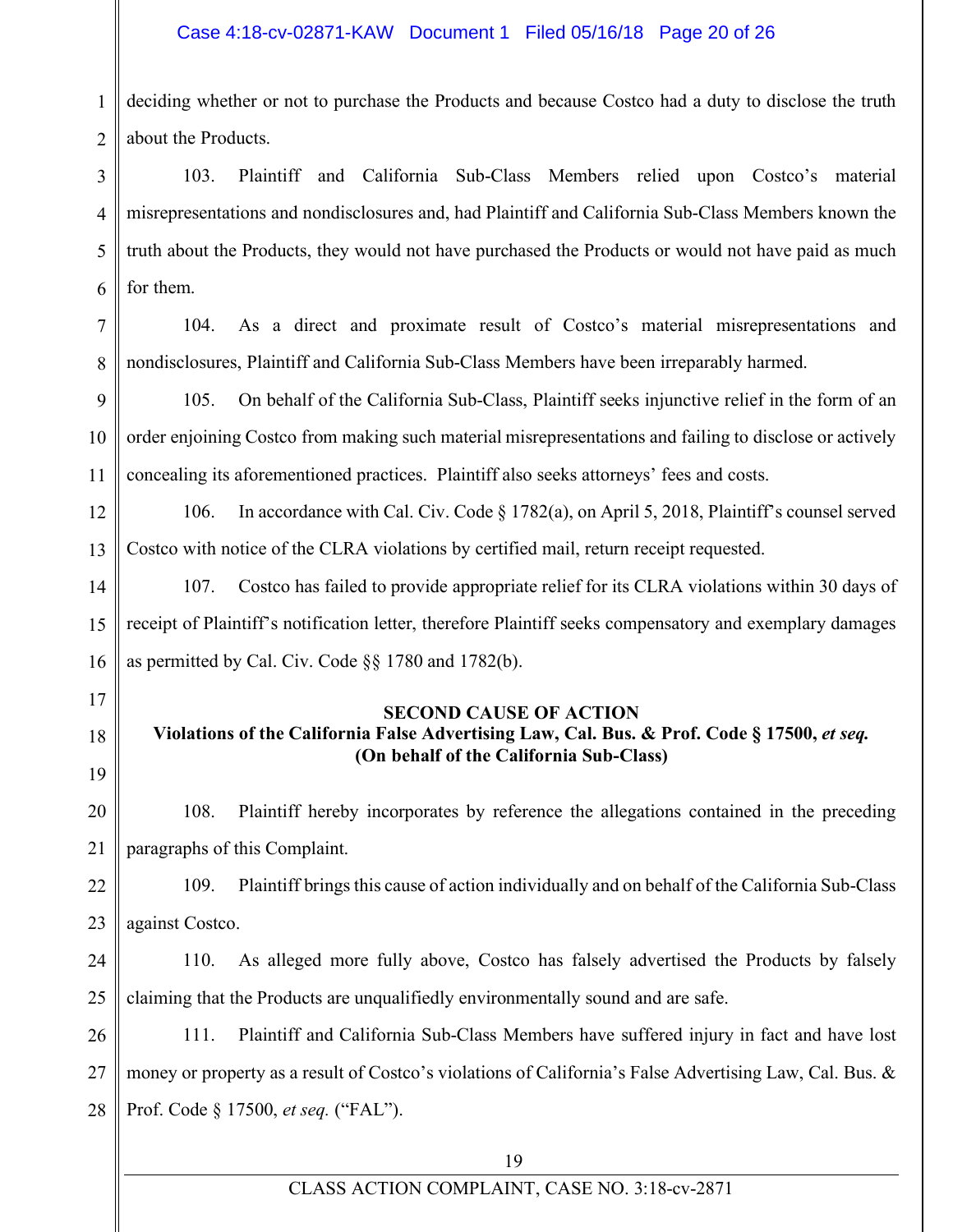1 2 3 4 112. Pursuant to California Business and Professions Code §§ 17203 and 17535, Plaintiff and California Sub-Class Members seek an order of this Court that includes, but is not limited to, an order requiring Costco to remove and/or refrain from making representations on the Products' packaging representing that the Products provide an unqualified level of "environmentally responsible" qualities.

## **THIRD CAUSE OF ACTION Violations of the California Environmental Marketing Claims Act, Cal. Bus. & Prof. Code § 17580,** *et seq.*  **(On behalf of the California Sub-Class)**

8 9 113. Plaintiff hereby incorporates by reference the allegations contained in the preceding paragraphs of this Complaint.

10 11 114. Plaintiff brings this cause of action individually and on behalf of the California Sub-Class against Costco.

12 13 14 115. As alleged more fully above, Costco has falsely advertised the Products by falsely claiming that the Products unqualifiedly provide environmental benefits, are safe, and are made with natural ingredients.

15 16 17 116. Plaintiff and California Sub-Class Members have suffered injury in fact and have lost money or property as a result of Costco's violations of California's Environmental Marketing Claims Act, Cal. Bus. & Prof. Code § 17580, *et seq.* ("EMCA").

18 19 20 21 22 23 24 25 117. In particular, Costco has violated and continues to violate California Business and Professions Code § 17580.5, which makes it "unlawful for any person to make any untruthful, deceptive, or misleading environmental marketing claim, whether explicit or implied" and which defines an environmental marketing claim to include "any claim contained in the [the FTC's Green Guides]." Pursuant to California Business and Professions Code §§ 17203 and 17535, Plaintiff and California Sub-Class Members seek an order of this Court that includes, but is not limited to, an order requiring Costco to remove and/or refrain from making representations on the Products' packaging representing that the Products provide an unqualified level of "environmentally responsible" qualities.

26

5

6

7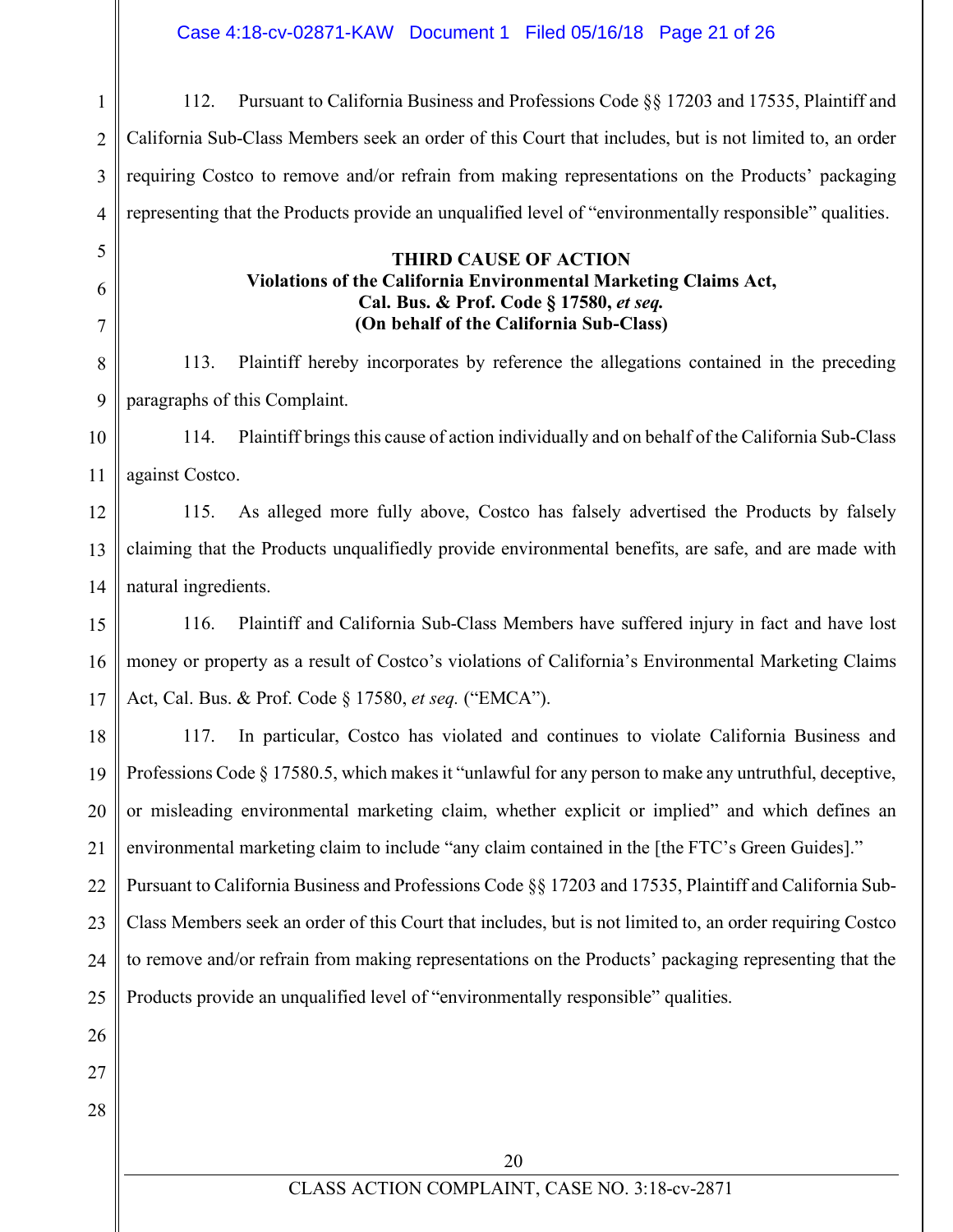1

2

3

11

28

## **FOURTH CAUSE OF ACTION** Violations of the California Unfair Competition Law, Cal. Bus. & Prof. Code § 17200, *et seq.* **(On behalf of the California Sub-Class)**

4 5 118. Plaintiff hereby incorporates by reference the allegations contained in the preceding paragraphs of this Complaint.

6 7 119. Plaintiff brings this cause of action individually and on behalf of the California Sub-Class against Costco.

8 9 10 120. California's Unfair Competition Law, Cal. Bus. & Prof. Code § 17200, *et seq.* ("UCL") prohibits acts of "unfair competition," including any "unlawful, unfair or fraudulent business act or practice" and "unfair, deceptive, untrue or misleading advertising."

121. Costco knew or should have known that it was deceptively advertising the Products.

12 13 122. In failing to disclose its deceptive practices, Costco knowingly, intentionally, and/or negligently concealed material facts and breached its duty not to do so.

14 15 16 17 123. Costco was under a duty to Plaintiff and California Sub-Class Members to disclose its deceptive advertising practices because Costco was in a superior position to know the true state of facts about its representations on the Products' labeling, and Costco failed to disclose the deceptive nature of the Products' labeling to Plaintiff and California Sub-Class Members.

18 19 20 21 124. The facts concealed by Costco to Plaintiff and California Sub-Class Members are material in that reasonable persons would have considered them to be important in deciding whether to purchase the Products. Had Plaintiff and California Sub-Class Members known the true nature of the Products, they would not have purchased the Products or would have paid less for them.

22 23 125. Costco has violated and continues to violate the UCL's prohibition against engaging in "unlawful" business acts or practices, by, among other things, violating the CLRA, EMCA, and FAL.

24 25 26 27 126. Costco's acts, omissions, and conduct also violate the unfair prong of the UCL because Costco's acts, omissions, and conduct, as alleged herein, offended public policy and constitutes immoral, unethical, oppressive, and unscrupulous activities that caused substantial injury, including to Plaintiff and California Sub-Class Members. The gravity of Costco's conduct outweighs any potential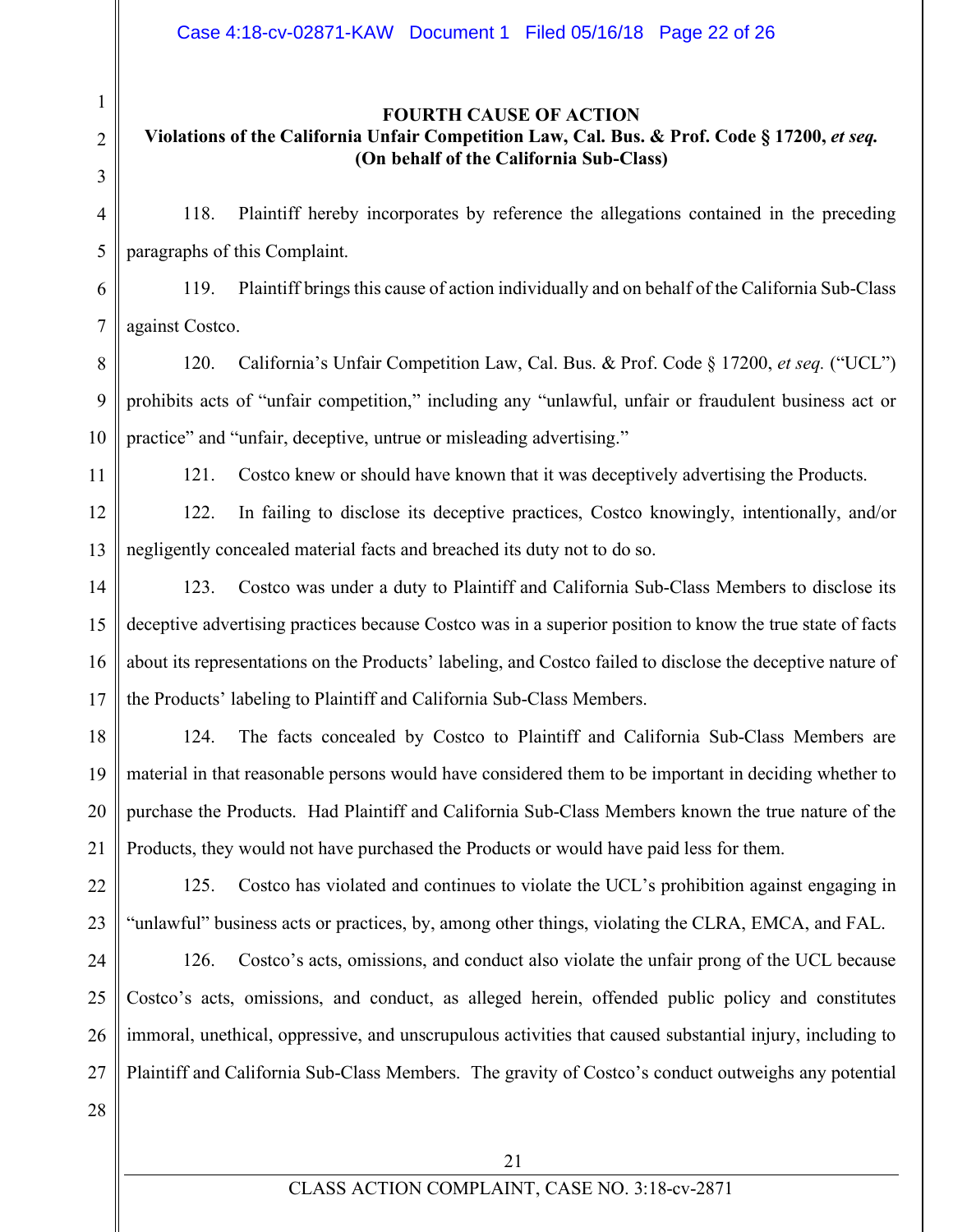## 1 2 3 4 5 6 7 8 9 10 11 12 13 14 15 16 17 18 19 20 21 22 23 24 25 26 27 28 benefits attributable to such conduct and there were reasonably available alternatives to further Costco's legitimate business interests, other than Costco's conduct described herein. 127. By failing to disclose its deceptive advertising practices, Costco engaged in a fraudulent business practice that is likely to deceive a reasonable consumer. 128. As a direct and proximate result of Costco's unfair and deceptive practices, Plaintiff and California Sub-Class Members have suffered and will continue to suffer actual damages. 129. Costco has been unjustly enriched and should be required to make restitution to Plaintiff and the California Sub-Class pursuant to §§ 17203 and 17204 of the UCL. **FIFTH CAUSE OF ACTION Breach of Express Warranty (On behalf of the Nationwide Class)**  130. Plaintiff hereby incorporates by reference the allegations contained in the preceding paragraphs of this Complaint. 131. Plaintiff brings this cause of action individually and on behalf of the National Class against Costco. 132. Costco's representations that the Products are "environmentally responsible" constitutes an affirmation of fact made with regard to the Products. 133. Costco's representations that the Products are "environmentally responsible," Costco's website promoting the Products, and Costco's advertising and promotions for the Products are part of the basis of the bargain between Costco, on the one hand, and Plaintiff and Class Members, the purchasers of the Products, on the other hand. 134. As set forth above, Costco's statements concerning the Products are false. 135. All conditions precedent to Costco's liability under the above-referenced contract have been performed by Plaintiff and the other Class members. 136. Costco breached its express warranties about the Products because, as alleged above, the Products are not "environmentally responsible." Costco therefore breached the applicable state statutes. 137. As a result of Costco's breaches of express warranty, Plaintiff and Class Members were damaged in amounts to be proven at trial. Case 4:18-cv-02871-KAW Document 1 Filed 05/16/18 Page 23 of 26

## CLASS ACTION COMPLAINT, CASE NO. 3:18-cv-2871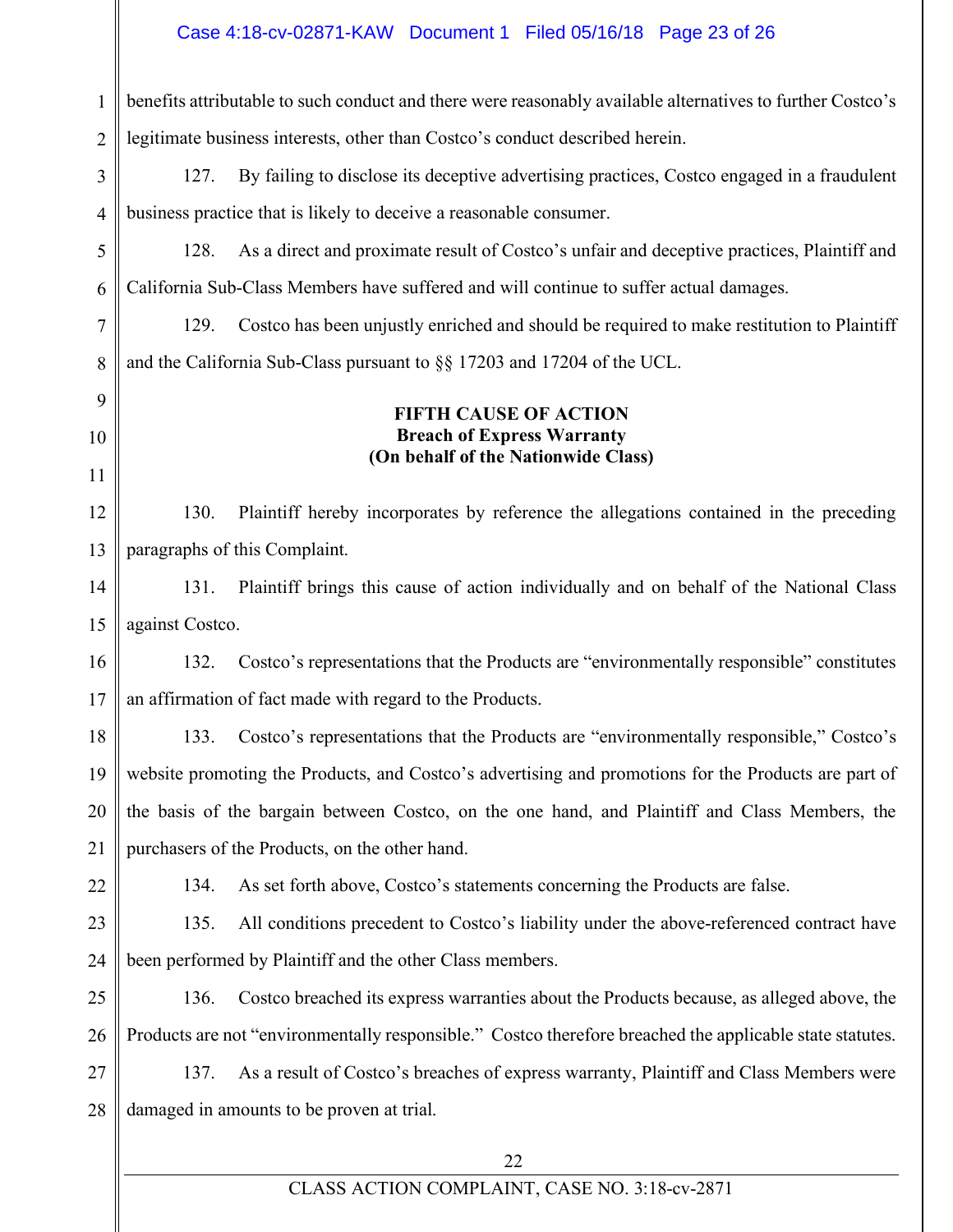## Case 4:18-cv-02871-KAW Document 1 Filed 05/16/18 Page 24 of 26

1 2 3 4 138. Within a reasonable time after she knew or should have known of such breaches, Plaintiff, on behalf of herself and Class Members, placed Costco on notice thereof. Specifically, on April 5, 2018, notice and demand letter were sent to Costco via certified mail that provided notice of Costco's breaches of express warranty.

139. Wherefore Plaintiff, on behalf of the Class, prays for relief as set forth herein.

## **SIXTH CAUSE OF ACTION Violation of the Washington Consumer Protection Act RCW §§ 19.86.010,** *et seq.* **(On behalf of the Nationwide Class)**

9 10 140. Plaintiff hereby incorporates by reference the allegations contained in the preceding paragraphs of this Complaint.

11 12 13 14 15 16 141. Washington's Consumer Protection Act, RCW §§ 19.86.010, *et seq.* ("WCPA"), protects both consumers and competitors by promoting fair competition in commercial markets for goods and services. To achieve that goal, the WCPA prohibits any person from using "unfair methods of competition or unfair or deceptive acts or practices in the conduct of any trade or commerce. . . ." RCW § 19.86.020. An unfair or deceptive business practice is one that is likely to deceive a substantial portion of the public or otherwise affect public interest.

17

5

6

7

8

142. Costco knew or should have known that it was deceptively advertising the Products.

18 19 143. In failing to disclose its deceptive practices, Costco knowingly, intentionally, and/or negligently concealed material facts and breached its duty not to do so.

20 21 22 23 144. Costco was under a duty to Plaintiff and Class Members to disclose its deceptive advertising practices because Costco was in a superior position to know the true state of facts about its representations on the Products' labeling, and Costco failed to disclose the deceptive nature of the Products' labeling to Plaintiff and Class Members.

24 25 26 27 28 145. Costco's unfair acts or practices occurred in its trade or business and has injured a substantial portion of the public. Costco's general course of conduct is injurious to the public interest, and such acts are ongoing and/or have a substantial likelihood of being repeated inasmuch as the Costco continues to deceptively label the Products. As a direct and proximate result of Costco's unfair acts, Plaintiffs and National Class members have suffered actual injuries.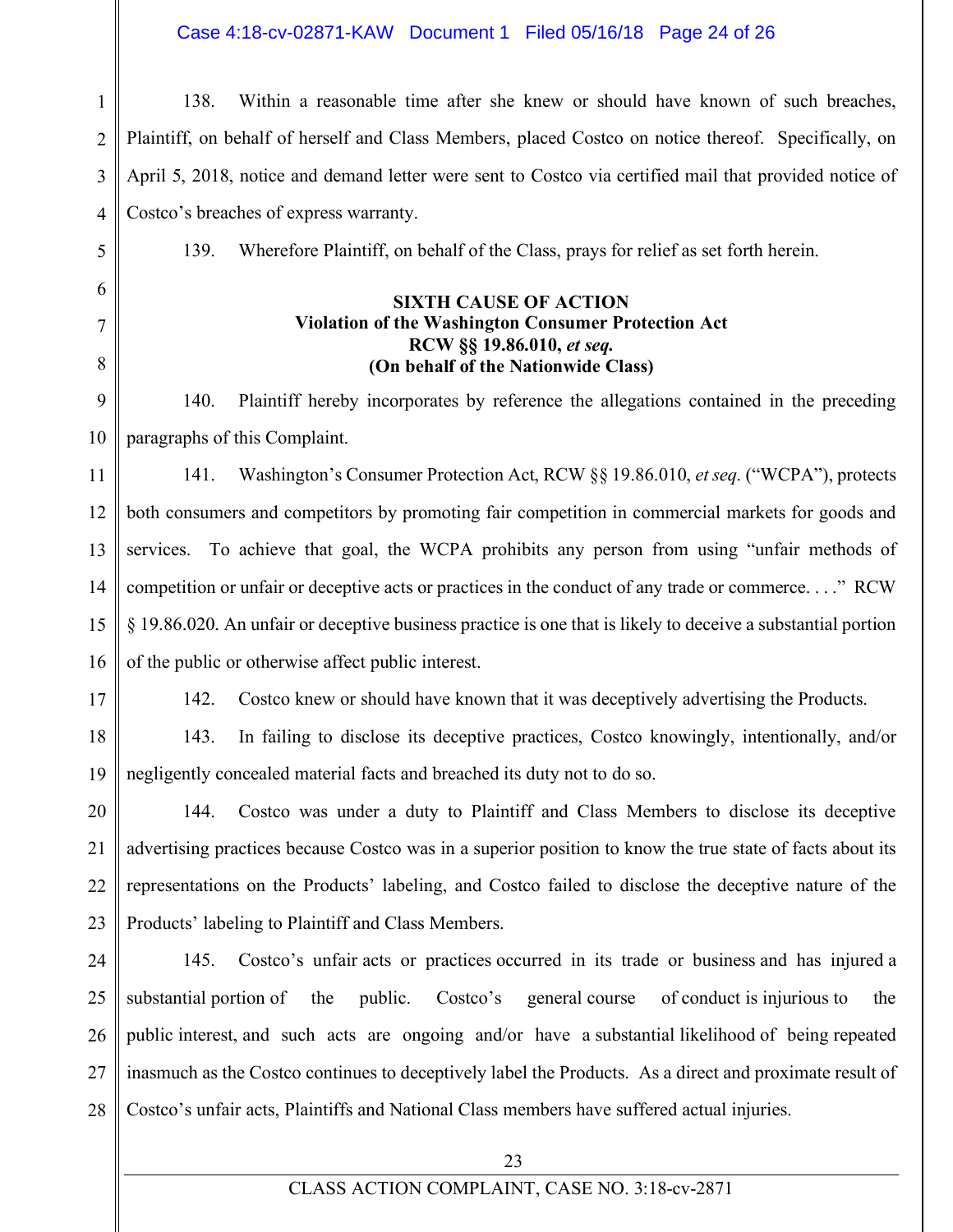## Case 4:18-cv-02871-KAW Document 1 Filed 05/16/18 Page 25 of 26

1 2 3 4 5 146. Costco is headquartered in Washington; its strategies, decision-making, and commercial transactions originate in Washington; most of its key operations and employees reside, work, and make company decisions (including advertising and labeling decisions) in Washington; and Costco and many of its employees are part of the people of the State of Washington. The conduct that Plaintiff challenges directly affects the people of the State of Washington, as well as consumers nationwide.

6 7 147. As a result of Costco's conduct, Plaintiffs and Class members have suffered and will continue to suffer actual damages.

8 9 10 148. Accordingly, Plaintiff, individually and on behalf of the National Class, seeks to recover actual damages and treble damages (where applicable), together with the costs of bringing this suit, including reasonable attorneys' fees.

11 12 13 149. With respect to injunctive relief, Plaintiff, individually and on behalf of the National Class, seeks an Order enjoining Costco from further violations of the WCPA and to cease making such material misrepresentations and failing to disclose or actively concealing its aforementioned practices.

14

17

18

19

20

### **RELIEF REQUESTED**

15 16 Plaintiff, on behalf of herself and all others similarly situated, requests the Court enter judgment against Costco, and accordingly requests the following:

- A. An order certifying the proposed Class and designating Plaintiff as named representatives of the Class and designating the undersigned as Class Counsel;
- B. A declaration that Costco is financially responsible for notifying all Class Members about their deceptive advertising practices;
- 21 22 C. An order enjoining Costco from further deceptive advertising practices regarding the Products;
- 23 24 D. An award to Plaintiff and Class Members of compensatory, actual, exemplary, and statutory damages, including interest, in an amount to be proven at trial;
- 25 26 27 E. A declaration that Costco must disgorge, for the benefit of Plaintiff and Class Members, all or part of the ill-gotten profits it received from its sale of the Products, or make full restitution to Plaintiff and Class Members;
- 28 F. An award of attorneys' fees and costs pursuant to all applicable laws;

### CLASS ACTION COMPLAINT, CASE NO. 3:18-cv-2871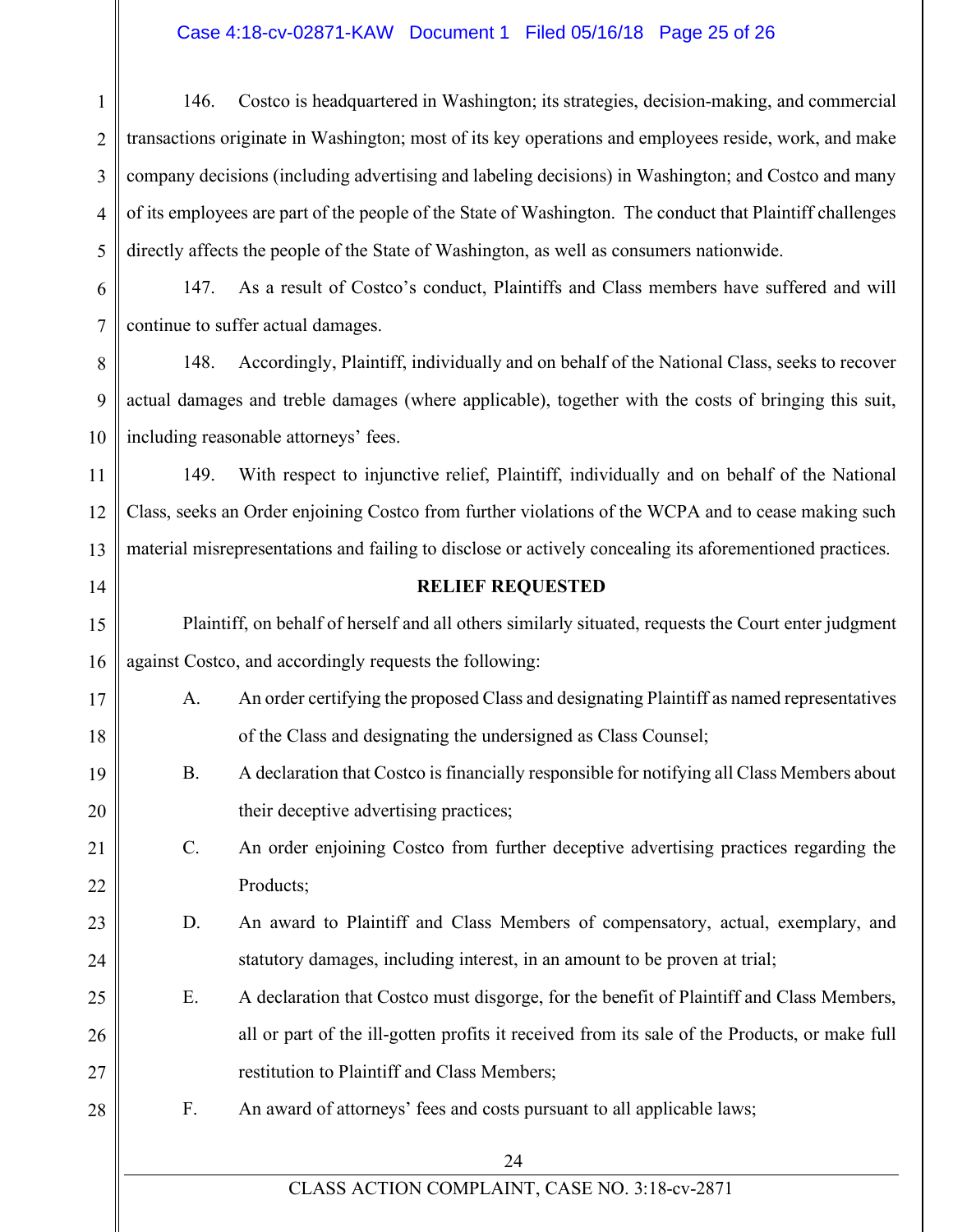|                | Case 4:18-cv-02871-KAW Document 1 Filed 05/16/18 Page 26 of 26                                       |  |  |
|----------------|------------------------------------------------------------------------------------------------------|--|--|
| $\mathbf{1}$   | An award of pre-judgment and post-judgment interest, as provided by law;<br>G.                       |  |  |
| $\overline{2}$ | Η.<br>Leave to amend the Complaint to conform to the evidence produced at trial; and                 |  |  |
| 3              | $I_{\cdot}$<br>Such other relief as may be appropriate under the circumstances.                      |  |  |
| $\overline{4}$ | <b>DEMAND FOR JURY TRIAL</b>                                                                         |  |  |
| 5              | Plaintiff, on behalf of herself and all others similarly situated, hereby demands a trial by jury as |  |  |
| 6              | to all matters so triable.                                                                           |  |  |
| $\overline{7}$ |                                                                                                      |  |  |
| 8              | Dated: May 16, 2018<br><u>/s/ Tina Wolfson</u><br>Tina Wolfson, SBN 174806                           |  |  |
| 9              | twolfson@ahdootwolfson.com<br>Bradley K. King, SBN 274399                                            |  |  |
| 10             | bking@ahdootwolfson.com                                                                              |  |  |
| 11             | AHDOOT & WOLFSON, PC<br>10728 Lindbrook Drive                                                        |  |  |
| 12             | Los Angeles, California 90024<br>Telephone: (310) 474-9111                                           |  |  |
| 13             | Facsimile: (310) 474-8585                                                                            |  |  |
| 14             | Kim E. Richman*<br>krichman@richmanlawgroup.com                                                      |  |  |
| 15             | <b>RICHMAN LAW GROUP</b>                                                                             |  |  |
| 16             | 81 Prospect Street<br>Brooklyn, New York 11201                                                       |  |  |
| 17             | Telephone: (212) 687-8291<br>Facsimile: (212) 687-8292                                               |  |  |
| 18             | <i>* pro hac vice</i> application forthcoming                                                        |  |  |
| 19             | Counsel for Plaintiff Stephanie Mattero                                                              |  |  |
| 20             |                                                                                                      |  |  |
| 21             |                                                                                                      |  |  |
| 22             |                                                                                                      |  |  |
| 23             |                                                                                                      |  |  |
| 24             |                                                                                                      |  |  |
| 25             |                                                                                                      |  |  |
| 26             |                                                                                                      |  |  |
| 27<br>28       |                                                                                                      |  |  |
|                |                                                                                                      |  |  |
|                | 25                                                                                                   |  |  |
|                | CLASS ACTION COMPLAINT, CASE NO. 3:18-cv-2871                                                        |  |  |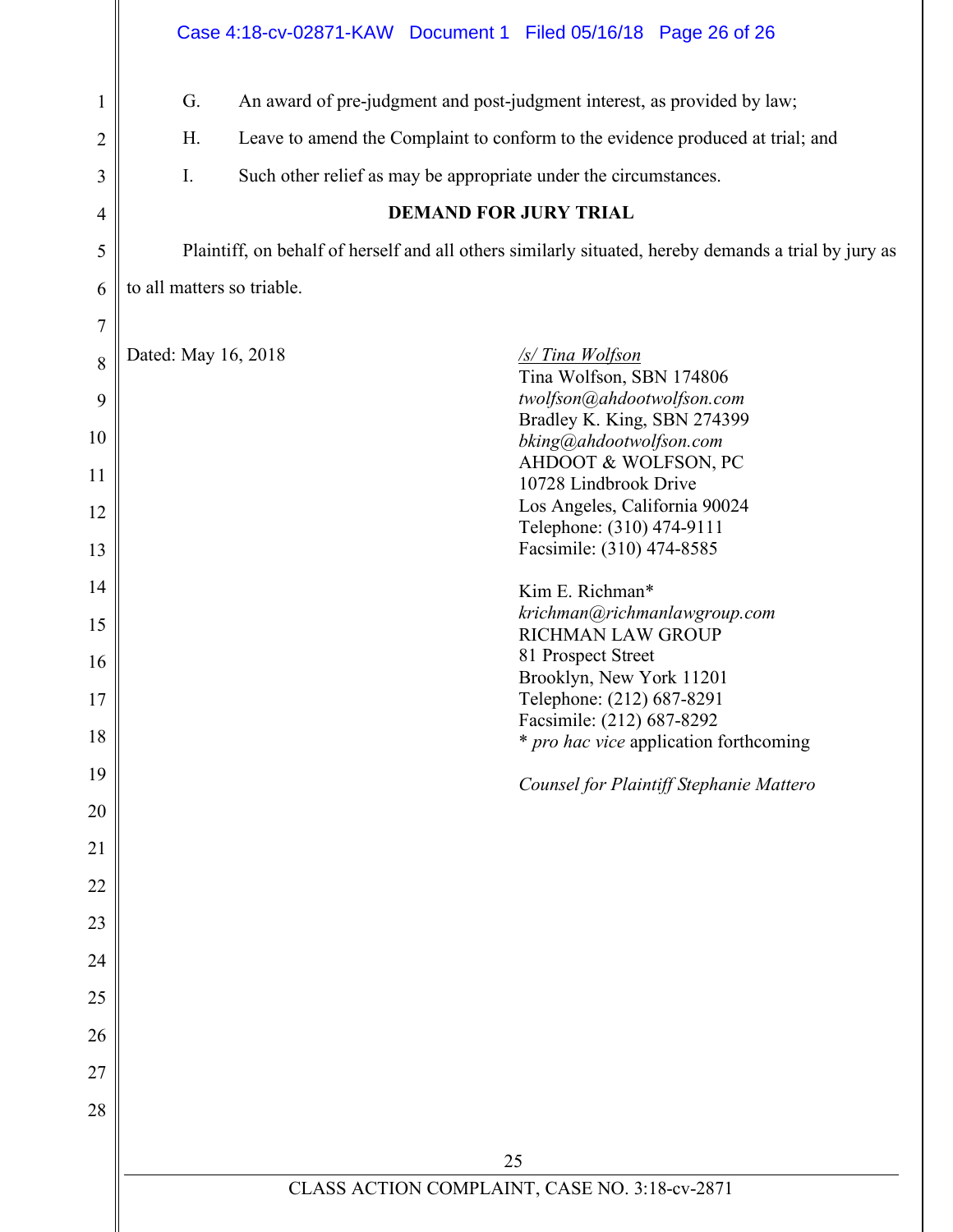Case 4:18-cv-02871-KAW Document 1-1 Filed 05/16/18 Page 1 of 2

# **EXHIBIT 1**